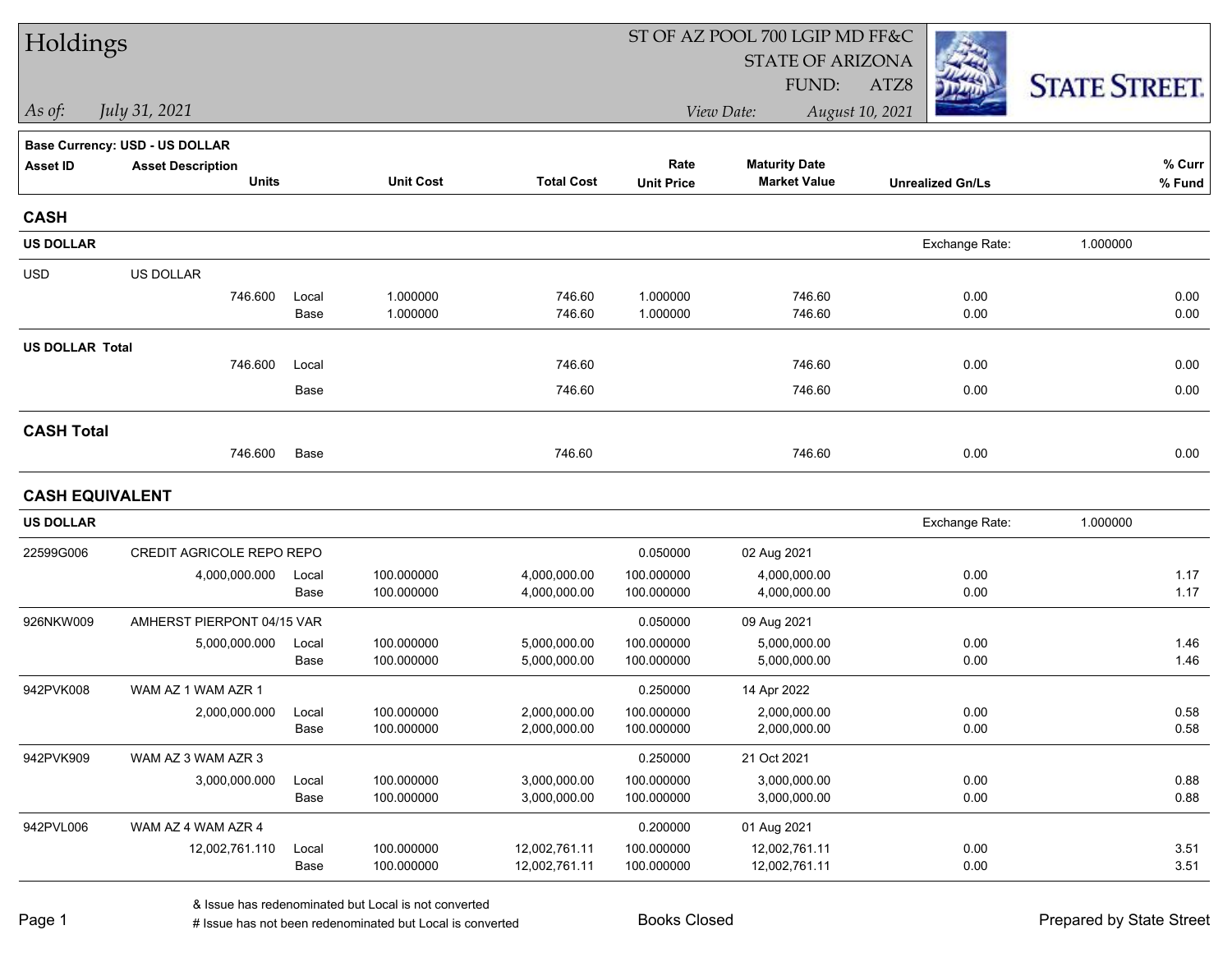# ST OF AZ POOL 700 LGIP MD FF&C

STATE OF ARIZONA

ATZ8



*July 31, 2021*

*As of: View Date: August 10, 2021* FUND:

|          | <b>Base Currency: USD - US DOLLAR</b>   |
|----------|-----------------------------------------|
| $A - 10$ | A concentration of the concentration of |

| <b>Asset ID</b>        | <b>Asset Description</b>                         |       |                  |                   | Rate              | <b>Maturity Date</b> |                         | % Curr   |
|------------------------|--------------------------------------------------|-------|------------------|-------------------|-------------------|----------------------|-------------------------|----------|
|                        | <b>Units</b>                                     |       | <b>Unit Cost</b> | <b>Total Cost</b> | <b>Unit Price</b> | <b>Market Value</b>  | <b>Unrealized Gn/Ls</b> | % Fund   |
| 957638109              | WESTERN ALLIANCE BANCORP COMMON STOCK USD.0001   |       |                  |                   | 0.250000          | 16 Dec 2021          |                         |          |
|                        | 5,000,000.000                                    | Local | 100.000000       | 5,000,000.00      | 100.000000        | 5,000,000.00         | 0.00                    | 1.46     |
|                        |                                                  | Base  | 100.000000       | 5,000,000.00      | 100.000000        | 5,000,000.00         | 0.00                    | 1.46     |
| 95763A914              | <b>WESTERN ALLIANCE BANCORP PP</b>               |       |                  |                   | 0.250000          | 23 Jun 2022          |                         |          |
|                        | 5,004,983.710                                    | Local | 100.000000       | 5,004,983.71      | 100.000000        | 5,004,983.71         | 0.00                    | 1.46     |
|                        |                                                  | Base  | 100.000000       | 5,004,983.71      | 100.000000        | 5,004,983.71         | 0.00                    | 1.46     |
| 979QHR003              | SOUTH STREET REPO                                |       |                  |                   | 0.120000          | 02 Aug 2021          |                         |          |
|                        | 50,000,000.000                                   | Local | 100.000000       | 50,000,000.00     | 100.000000        | 50,000,000.00        | 0.00                    | 14.61    |
|                        |                                                  | Base  | 100.000000       | 50,000,000.00     | 100.000000        | 50,000,000.00        | 0.00                    | 14.61    |
| <b>US DOLLAR Total</b> |                                                  |       |                  |                   |                   |                      |                         |          |
|                        | 86,007,744.820                                   | Local |                  | 86,007,744.82     |                   | 86,007,744.82        | 0.00                    | 25.13    |
|                        |                                                  | Base  |                  | 86,007,744.82     |                   | 86,007,744.82        | 0.00                    | 25.13    |
|                        | <b>CASH EQUIVALENT Total</b>                     |       |                  |                   |                   |                      |                         |          |
|                        | 86,007,744.820                                   | Base  |                  | 86,007,744.82     |                   | 86,007,744.82        | 0.00                    | 25.13    |
| <b>FIXED INCOME</b>    |                                                  |       |                  |                   |                   |                      |                         |          |
| <b>US DOLLAR</b>       |                                                  |       |                  |                   |                   |                      | Exchange Rate:          | 1.000000 |
| 30218HAA5              | EXPORT LEASING 2009 LLC US GOVT GUAR 08/21 1.859 |       |                  |                   | 1.859000          | 28 Aug 2021          |                         |          |
|                        | 17,996.360                                       | Local | 100.013003       | 17,998.70         | 100.110726        | 18,016.29            | 17.59                   | 0.01     |
| Original Face:         | 1,000,000.000                                    | Base  | 100.013003       | 17,998.70         | 100.110726        | 18,016.29            | 17.59                   | 0.01     |
| 36178GHQ0              | GNMA POOL AA8339 GN 08/27 FIXED 3                |       |                  |                   | 3.000000          | 15 Aug 2027          |                         |          |
|                        | 639,027.850                                      | Local | 102.800504       | 656,923.85        | 105.183179        | 672,149.81           | 15,225.96               | 0.20     |
| Original Face:         | 5,000,000.000                                    | Base  | 102.800504       | 656,923.85        | 105.183179        | 672,149.81           | 15,225.96               | 0.20     |

| Original Face: | 5.000.000.000                          | Base  | 102.800504 | 656,923.85 | 105.183179 | 672.149.81  | 15.225.96 | 0.20 |
|----------------|----------------------------------------|-------|------------|------------|------------|-------------|-----------|------|
| 36179MAF7      | GNMA II POOL MA0006 G2 04/27 FIXED 2.5 |       |            |            | 2.500000   | 20 Apr 2027 |           |      |
|                | 526.653.490                            | Local | 102.141211 | 537,930.25 | 103.866692 | 547.017.56  | 9,087.31  | 0.16 |
| Original Face: | 4,372,786.000                          | Base  | 102.141211 | 537,930.25 | 103.866692 | 547.017.56  | 9,087.31  | 0.16 |
| 36179MCH1      | GNMA II POOL MA0072 G2 05/27 FIXED 2.5 |       |            |            | 2.500000   | 20 May 2027 |           |      |
|                | 640.915.000                            | Local | 101.887899 | 653.014.83 | 103.769822 | 665.076.35  | 12,061.52 | 0.19 |
| Original Face: | 5,000,000.000                          | Base  | 101.887899 | 653,014.83 | 103.769822 | 665,076.35  | 12,061.52 | 0.19 |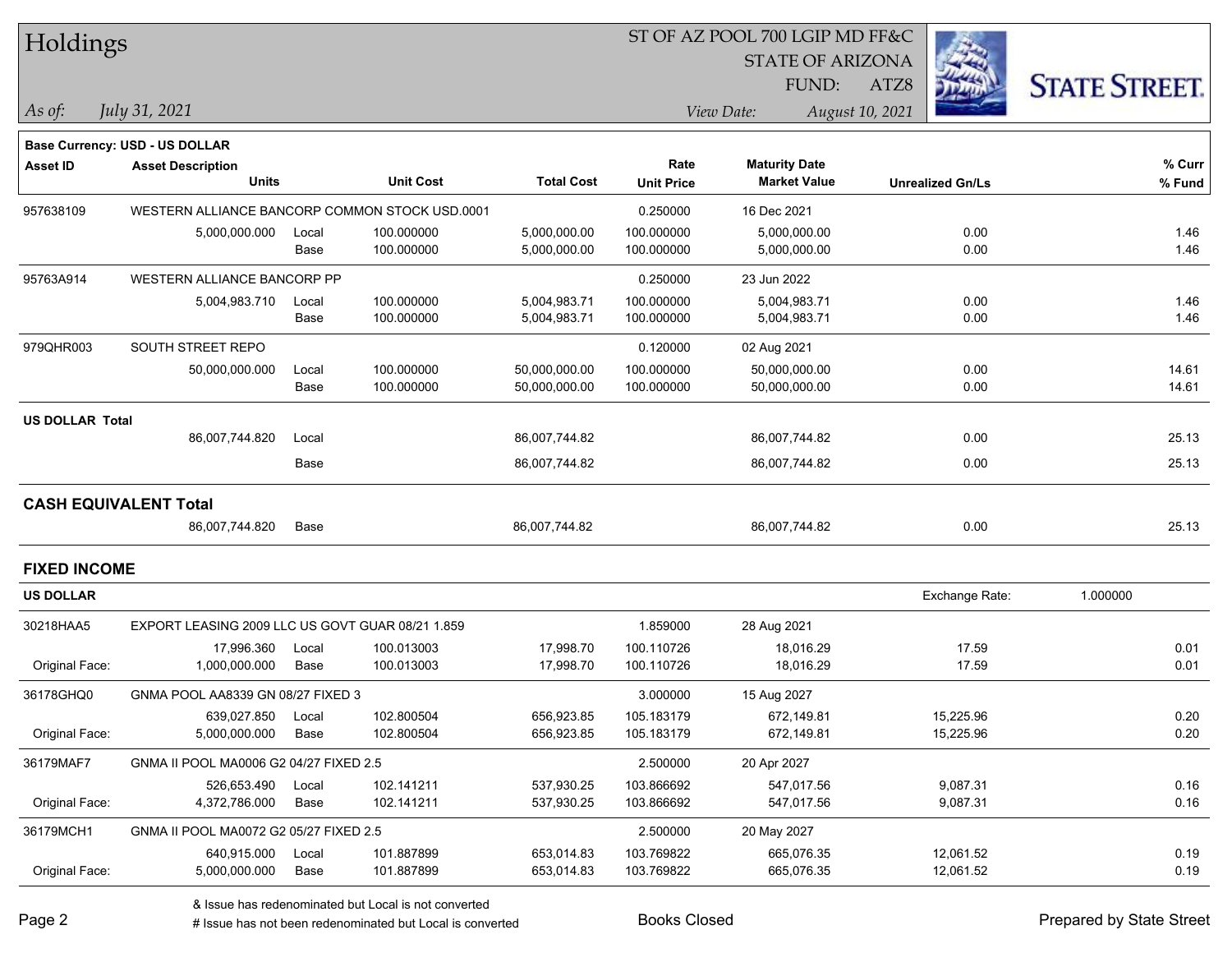| Holdings |
|----------|
|          |

STATE OF ARIZONA

FUND:

ATZ8



*As of: View Date: August 10, 2021*

| As of: | July 31, 2021 |
|--------|---------------|
|        |               |

|                | Base Currency: USD - US DOLLAR            |               |                          |                          |                           |                                             |                         |                  |
|----------------|-------------------------------------------|---------------|--------------------------|--------------------------|---------------------------|---------------------------------------------|-------------------------|------------------|
| Asset ID       | <b>Asset Description</b><br><b>Units</b>  |               | <b>Unit Cost</b>         | <b>Total Cost</b>        | Rate<br><b>Unit Price</b> | <b>Maturity Date</b><br><b>Market Value</b> | <b>Unrealized Gn/Ls</b> | % Curr<br>% Fund |
| 36179MGP9      | GNMA II POOL MA0206 G2 07/27 FIXED 3.5    |               |                          |                          | 3.500000                  | 20 Jul 2027                                 |                         |                  |
| Original Face: | 381,789.720<br>4,169,641.000              | Local<br>Base | 103.087755<br>103.087755 | 393,578.45<br>393,578.45 | 106.947057<br>106.947057  | 408,312.87<br>408,312.87                    | 14,734.42<br>14,734.42  | 0.12<br>0.12     |
| 36179NDH8      | GNMA II POOL MA1004 G2 05/43 FIXED 3      |               |                          |                          | 3.000000                  | 20 May 2043                                 |                         |                  |
| Original Face: | 269,094.340<br>2,000,000.000              | Local<br>Base | 101.104471<br>101.104471 | 272,066.41<br>272,066.41 | 103.444118<br>103.444118  | 278,362.27<br>278,362.27                    | 6,295.86<br>6,295.86    | 0.08<br>0.08     |
| 36202F3T1      | GNMA II POOL 005310 G2 02/27 FIXED 3.5    |               |                          |                          | 3.500000                  | 20 Feb 2027                                 |                         |                  |
| Original Face: | 188,655.500<br>2,910,888.000              | Local<br>Base | 102.029291<br>102.029291 | 192,483.87<br>192,483.87 | 105.901093<br>105.901093  | 199,788.24<br>199,788.24                    | 7,304.37<br>7,304.37    | 0.06<br>0.06     |
| 36225E3Y6      | GNMA II POOL 082614 G2 09/40 FLOATING VAR |               |                          |                          | 2.250000                  | 20 Sep 2040                                 |                         |                  |
| Original Face: | 496,662.520<br>9,450,000.000              | Local<br>Base | 102.937474<br>102.937474 | 511,251.85<br>511,251.85 | 104.442702<br>104.442702  | 518,727.76<br>518,727.76                    | 7,475.91<br>7,475.91    | 0.15<br>0.15     |
| 3622A2EM0      | GNMA POOL 783740 GN 12/27 FIXED 2.5       |               |                          |                          | 2.500000                  | 15 Dec 2027                                 |                         |                  |
| Original Face: | 356,021.240<br>2,500,000.000              | Local<br>Base | 100.960625<br>100.960625 | 359,441.27<br>359,441.27 | 104.749243<br>104.749243  | 372,929.55<br>372,929.55                    | 13,488.28<br>13,488.28  | 0.11<br>0.11     |
| 3622A2F31      | GNMA II POOL 783786 G2 06/28 FIXED 2.5    |               |                          |                          | 2.500000                  | 20 Jun 2028                                 |                         |                  |
| Original Face: | 232,971.300<br>1,500,000.000              | Local<br>Base | 100.928681<br>100.928681 | 235,134.86<br>235,134.86 | 103.481068<br>103.481068  | 241,081.19<br>241,081.19                    | 5,946.33<br>5,946.33    | 0.07<br>0.07     |
| 36230M3Y1      | GNMA POOL 753515 GN 11/40 FIXED 4         |               |                          |                          | 4.000000                  | 15 Nov 2040                                 |                         |                  |
| Original Face: | 457,908.320<br>5,872,458.000              | Local<br>Base | 105.146476<br>105.146476 | 481,474.46<br>481,474.46 | 109.647021<br>109.647021  | 502,082.83<br>502,082.83                    | 20,608.37<br>20,608.37  | 0.15<br>0.15     |
| 36241KZ76      | GNMA POOL 782566 GN 02/24 FIXED 5.5       |               |                          |                          | 5.500000                  | 15 Feb 2024                                 |                         |                  |
| Original Face: | 10,550.580<br>1,000,000.000               | Local<br>Base | 101.354617<br>101.354617 | 10,693.50<br>10,693.50   | 104.430933<br>104.430933  | 11,018.07<br>11,018.07                      | 324.57<br>324.57        | 0.00<br>0.00     |
| 36290TK65      | GNMA POOL 616917 GN 12/35 FIXED 5         |               |                          |                          | 5.000000                  | 15 Dec 2035                                 |                         |                  |
| Original Face: | 24,692.500<br>1,000,000.000               | Local<br>Base | 104.345247<br>104.345247 | 25,765.45<br>25,765.45   | 112.408489<br>112.408489  | 27,756.47<br>27,756.47                      | 1,991.02<br>1,991.02    | 0.01<br>0.01     |
| 36294XCP9      | GNMA POOL 662578 GN 09/22 FIXED 5         |               |                          |                          | 5.000000                  | 15 Sep 2022                                 |                         |                  |
| Original Face: | 148.210<br>25,000.000                     | Local<br>Base | 100.499292<br>100.499292 | 148.95<br>148.95         | 103.387395<br>103.387395  | 153.23<br>153.23                            | 4.28<br>4.28            | 0.00<br>0.00     |
|                |                                           |               |                          |                          |                           |                                             |                         |                  |

# Issue has not been redenominated but Local is converted Books Closed Prepared by State Street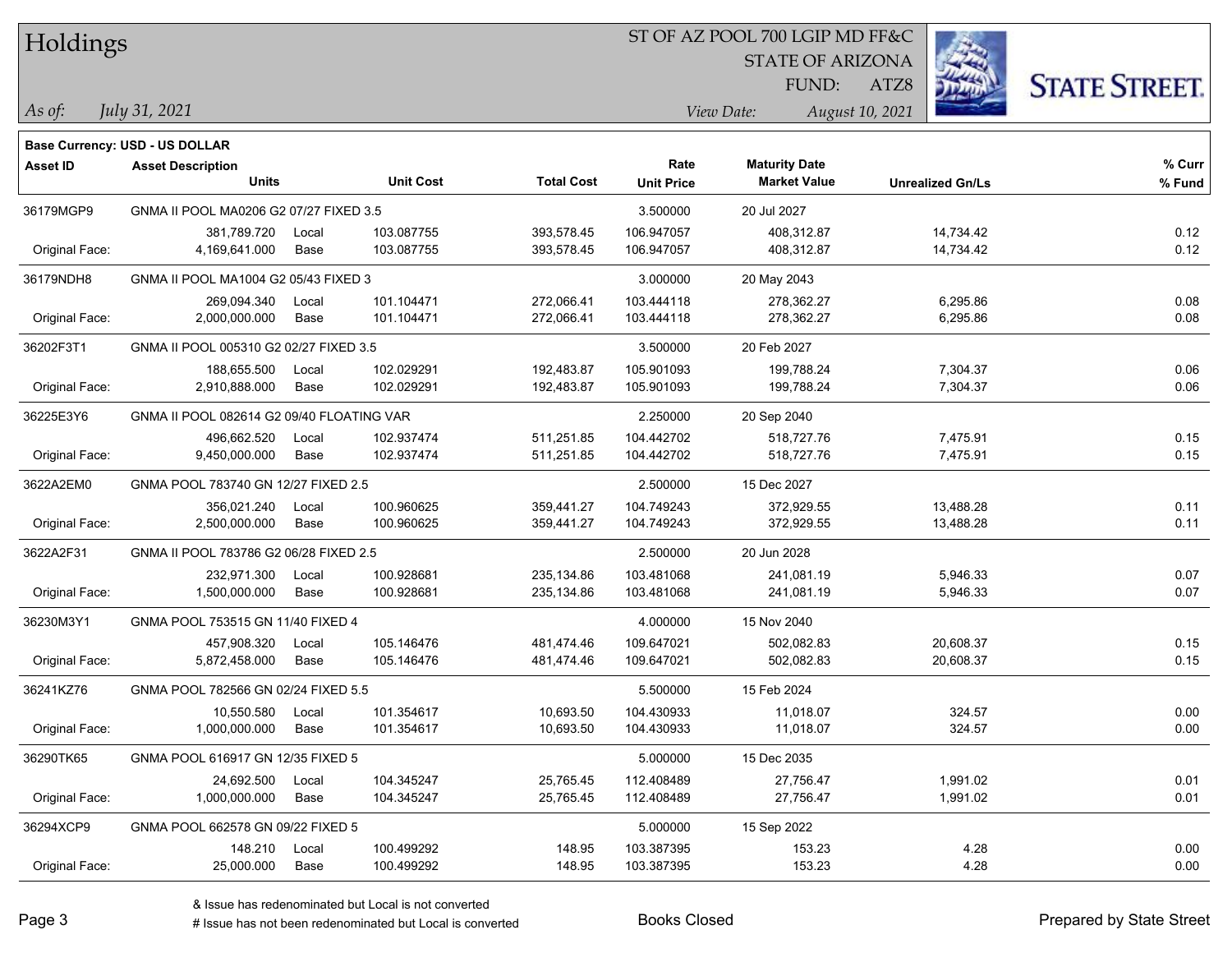| Holdings |
|----------|
|          |

STATE OF ARIZONA

ATZ8



*As of: View Date: August 10, 2021*

FUND:

*July 31, 2021*

|                 | <b>Base Currency: USD - US DOLLAR</b>          |               |                          |                              |                           |                                             |                            |                  |
|-----------------|------------------------------------------------|---------------|--------------------------|------------------------------|---------------------------|---------------------------------------------|----------------------------|------------------|
| <b>Asset ID</b> | <b>Asset Description</b><br><b>Units</b>       |               | <b>Unit Cost</b>         | <b>Total Cost</b>            | Rate<br><b>Unit Price</b> | <b>Maturity Date</b><br><b>Market Value</b> | <b>Unrealized Gn/Ls</b>    | % Curr<br>% Fund |
| 36297KGS4       | GNMA POOL 714009 GN 10/39 FIXED 5              |               |                          |                              | 5.000000                  | 15 Oct 2039                                 |                            |                  |
| Original Face:  | 50,205.260<br>2,000,000.000                    | Local<br>Base | 103.054182<br>103.054182 | 51,738.62<br>51,738.62       | 114.345305<br>114.345305  | 57,407.36<br>57,407.36                      | 5,668.74<br>5,668.74       | 0.02<br>0.02     |
| 38375UAN0       | GOVERNMENT NATIONAL MORTGAGE A GNR 2013 H21 FB |               |                          |                              | 0.788750                  | 20 Sep 2063                                 |                            |                  |
| Original Face:  | 738,255.940<br>1,500,000.000                   | Local<br>Base | 100.419841<br>100.419841 | 741,355.44<br>741,355.44     | 100.668580<br>100.668580  | 743,191.77<br>743,191.77                    | 1,836.33<br>1,836.33       | 0.22<br>0.22     |
| 38375UDJ6       | GOVERNMENT NATIONAL MORTGAGE A GNR 2014 H04 FB |               |                          |                              | 0.738750                  | 20 Feb 2064                                 |                            |                  |
| Original Face:  | 781,906.170<br>1,530,000.000                   | Local<br>Base | 100.370305<br>100.370305 | 784,801.61<br>784,801.61     | 100.670700<br>100.670700  | 787,150.41<br>787,150.41                    | 2,348.80<br>2,348.80       | 0.23<br>0.23     |
| 38376R4Z6       | GOVERNMENT NATIONAL MORTGAGE A GNR 2017 H14 FB |               |                          |                              | 1.031130                  | 20 Jun 2067                                 |                            |                  |
| Original Face:  | 845,854.700<br>1,200,000.000                   | Local<br>Base | 101.990046<br>101.990046 | 862,687.60<br>862,687.60     | 101.188880<br>101.188880  | 855,910.90<br>855,910.90                    | $-6,776.70$<br>$-6,776.70$ | 0.25<br>0.25     |
| 38377YWD8       | GOVERNMENT NATIONAL MORTGAGE A GNR 2011 140 PC |               |                          |                              | 2.000000                  | 16 Aug 2039                                 |                            |                  |
| Original Face:  | 178,848.020<br>2,720,000.000                   | Local<br>Base | 100.982449<br>100.982449 | 180,605.11<br>180,605.11     | 101.091310<br>101.091310  | 180,799.81<br>180,799.81                    | 194.70<br>194.70           | 0.05<br>0.05     |
| 38378B4Q9       | GOVERNMENT NATIONAL MORTGAGE A GNR 2013 7 C    |               |                          |                              | 2.637000                  | 16 May 2051                                 |                            |                  |
| Original Face:  | 173,989.720<br>4,000,000.000                   | Local<br>Base | 101.461627<br>101.461627 | 176,532.80<br>176,532.80     | 101.331460<br>101.331460  | 176,306.32<br>176,306.32                    | $-226.48$<br>$-226.48$     | 0.05<br>0.05     |
| 38378H4K9       | GOVERNMENT NATIONAL MORTGAGE A GNR 2012 124 KB |               |                          |                              | 2.000000                  | 20 Jul 2042                                 |                            |                  |
| Original Face:  | 1,200,559.100<br>4,400,000.000                 | Local<br>Base | 101.978796<br>101.978796 | 1,224,315.71<br>1,224,315.71 | 103.346600<br>103.346600  | 1,240,737.01<br>1,240,737.01                | 16,421.30<br>16,421.30     | 0.36<br>0.36     |
| 38378KBF5       | GOVERNMENT NATIONAL MORTGAGE A GNR 2013 30 A   |               |                          |                              | 1.500000                  | 16 May 2042                                 |                            |                  |
| Original Face:  | 673,383.330<br>3,000,000.000                   | Local<br>Base | 99.384888<br>99.384888   | 669,241.27<br>669,241.27     | 100.587290<br>100.587290  | 677,338.04<br>677,338.04                    | 8,096.77<br>8,096.77       | 0.20<br>0.20     |
| 38378KRR2       | GOVERNMENT NATIONAL MORTGAGE A GNR 2013 78 AF  |               |                          |                              | 2.426180                  | 16 Mar 2048                                 |                            |                  |
| Original Face:  | 254,858.940<br>1,000,000.000                   | Local<br>Base | 100.582981<br>100.582981 | 256,344.72<br>256,344.72     | 102.873930<br>102.873930  | 262,183.41<br>262,183.41                    | 5,838.69<br>5,838.69       | 0.08<br>0.08     |
| 38378XEW7       | GOVERNMENT NATIONAL MORTGAGE A GNR 2014 101 AD |               |                          |                              | 3.000000                  | 16 Jul 2050                                 |                            |                  |
| Original Face:  | 230,977.800<br>1,000,000.000                   | Local<br>Base | 101.249570<br>101.249570 | 233,864.03<br>233,864.03     | 101.504670<br>101.504670  | 234,453.25<br>234,453.25                    | 589.22<br>589.22           | 0.07<br>0.07     |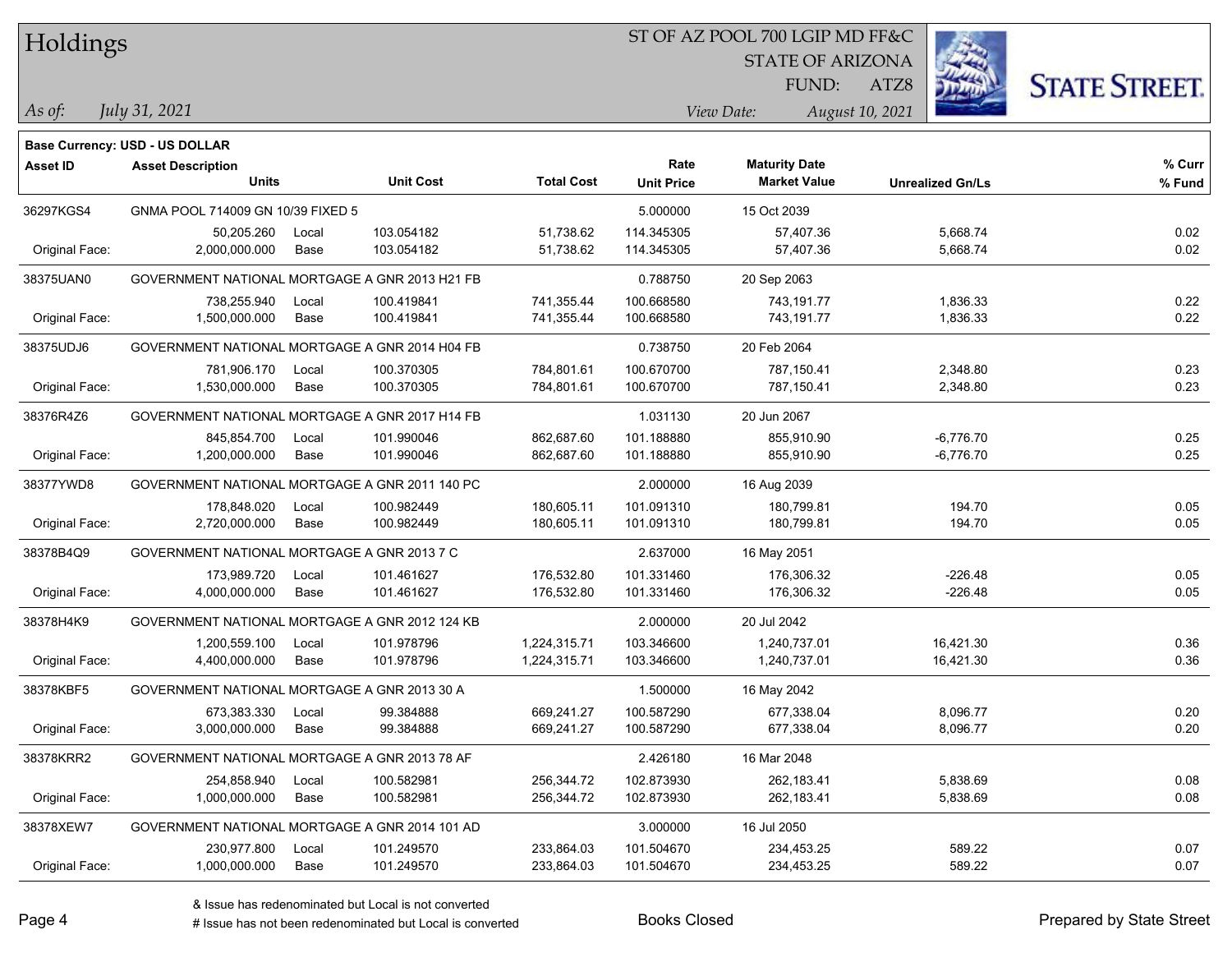### ST OF AZ POOL 700 LGIP MD FF&C

STATE OF ARIZONA

ATZ8



**% Fund**

**% Curr**

*July 31, 2021*

**Base Currency: USD - US DOLLAR**

*As of: View Date: August 10, 2021* FUND:

**Maturity Date**

| <b>Asset ID</b> | <b>Asset Description</b>                       |       |                  |                   | Rate              | <b>Maturity Date</b> |                         | % Cur |
|-----------------|------------------------------------------------|-------|------------------|-------------------|-------------------|----------------------|-------------------------|-------|
|                 | <b>Units</b>                                   |       | <b>Unit Cost</b> | <b>Total Cost</b> | <b>Unit Price</b> | <b>Market Value</b>  | <b>Unrealized Gn/Ls</b> | % Fun |
| 38378XJS1       | GOVERNMENT NATIONAL MORTGAGE A GNR 2014 124 AC |       |                  |                   | 2.154000          | 16 May 2054          |                         |       |
|                 | 0.010                                          | Local | 100.000000       | 0.01              | 101.581220        | 0.01                 | 0.00                    | 0.00  |
|                 |                                                | Base  | 100.000000       | 0.01              | 101.581220        | 0.01                 | 0.00                    | 0.00  |
| 38378XJV4       | GOVERNMENT NATIONAL MORTGAGE A GNR 2014 124 AJ |       |                  |                   | 3.028000          | 16 Aug 2052          |                         |       |
|                 | 402,548.390                                    | Local | 100.700847       | 405,369.64        | 105.463110        | 424,540.05           | 19.170.41               | 0.12  |
| Original Face:  | 1,000,000.000                                  | Base  | 100.700847       | 405.369.64        | 105.463110        | 424,540.05           | 19.170.41               | 0.12  |
| 38378XLY5       | GOVERNMENT NATIONAL MORTGAGE A GNR 2014 120 AD |       |                  |                   | 2.850000          | 16 Feb 2049          |                         |       |
|                 | 251.378.130                                    | Local | 100.786839       | 253,356.07        | 103.645080        | 260.541.06           | 7,184.99                | 0.08  |
| Original Face:  | 1.000.000.000                                  | Base  | 100.786839       | 253,356.07        | 103.645080        | 260.541.06           | 7,184.99                | 0.08  |
| 38379KSP4       | GOVERNMENT NATIONAL MORTGAGE A GNR 2015 81 A   |       |                  | 2.200000          | 16 Aug 2055       |                      |                         |       |
|                 | 59.525.520                                     | Local | 99.893592        | 59,462.18         | 100.353320        | 59,735.84            | 273.66                  | 0.02  |
| Original Face:  | 1,000,000.000                                  | Base  | 99.893592        | 59,462.18         | 100.353320        | 59,735.84            | 273.66                  | 0.02  |
| 38379KZY7       | GOVERNMENT NATIONAL MORTGAGE A GNR 2015 114 A  |       |                  |                   | 2.100000          | 15 Jun 2044          |                         |       |
|                 | 133.459.630                                    | Local | 100.293767       | 133.851.69        | 100.625810        | 134.294.83           | 443.14                  | 0.04  |
| Original Face:  | 1,000,000.000                                  | Base  | 100.293767       | 133,851.69        | 100.625810        | 134,294.83           | 443.14                  | 0.04  |
| 38379RAN3       | GOVERNMENT NATIONAL MORTGAGE A GNR 2015 181 AB |       |                  |                   | 2.600000          | 16 Dec 2049          |                         |       |
|                 | 74.606.870                                     | Local | 100.862561       | 75,250.40         | 100.674690        | 75.110.24            | $-140.16$               | 0.02  |
| Original Face:  | 1,000,000.000                                  | Base  | 100.862561       | 75,250.40         | 100.674690        | 75,110.24            | $-140.16$               | 0.02  |
| 38379RMD2       | GOVERNMENT NATIONAL MORTGAGE A GNR 2017 23 AC  |       |                  |                   | 2.300000          | 16 Mar 2057          |                         |       |
|                 |                                                |       |                  |                   |                   |                      |                         |       |

|                | 0.030                                          | Local | 300.000000 | 0.09         | 102.392690 | 0.03         | $-0.06$   | 0.00 |
|----------------|------------------------------------------------|-------|------------|--------------|------------|--------------|-----------|------|
|                |                                                | Base  | 300.000000 | 0.09         | 102.392690 | 0.03         | $-0.06$   | 0.00 |
| 38380LD26      | GOVERNMENT NATIONAL MORTGAGE A GNR 2019 H15 GA |       |            |              | 2.250000   | 20 Aug 2069  |           |      |
|                | 1.251.059.610                                  | Local | 102.847116 | 1.286.678.73 | 103.639835 | 1.296.596.12 | 9,917.39  | 0.38 |
| Original Face: | 3,000,000.000                                  | Base  | 102.847116 | 1,286,678.73 | 103.639835 | 1,296,596.12 | 9,917.39  | 0.38 |
| 38380LN25      | GOVERNMENT NATIONAL MORTGAGE A GNR 2019 H18 KA |       |            |              | 2.200000   | 20 Nov 2069  |           |      |
|                | 1.213.548.060                                  | Local | 100.343569 | 1.217.717.44 | 102.623112 | 1.245.380.78 | 27.663.34 | 0.36 |
| Original Face: | 2,000,000.000                                  | Base  | 100.343569 | 1,217,717.44 | 102.623112 | 1.245.380.78 | 27,663.34 | 0.36 |
| 38380LRE5      | GOVERNMENT NATIONAL MORTGAGE A GNR 2019 H04 CA |       |            |              | 3.000000   | 20 Mar 2069  |           |      |
|                | 563.791.880                                    | Local | 100.067016 | 564.169.71   | 102.314130 | 576.838.76   | 12.669.05 | 0.17 |
| Original Face: | 2,000,000.000                                  | Base  | 100.067016 | 564,169.71   | 102.314130 | 576.838.76   | 12,669.05 | 0.17 |
|                |                                                |       |            |              |            |              |           |      |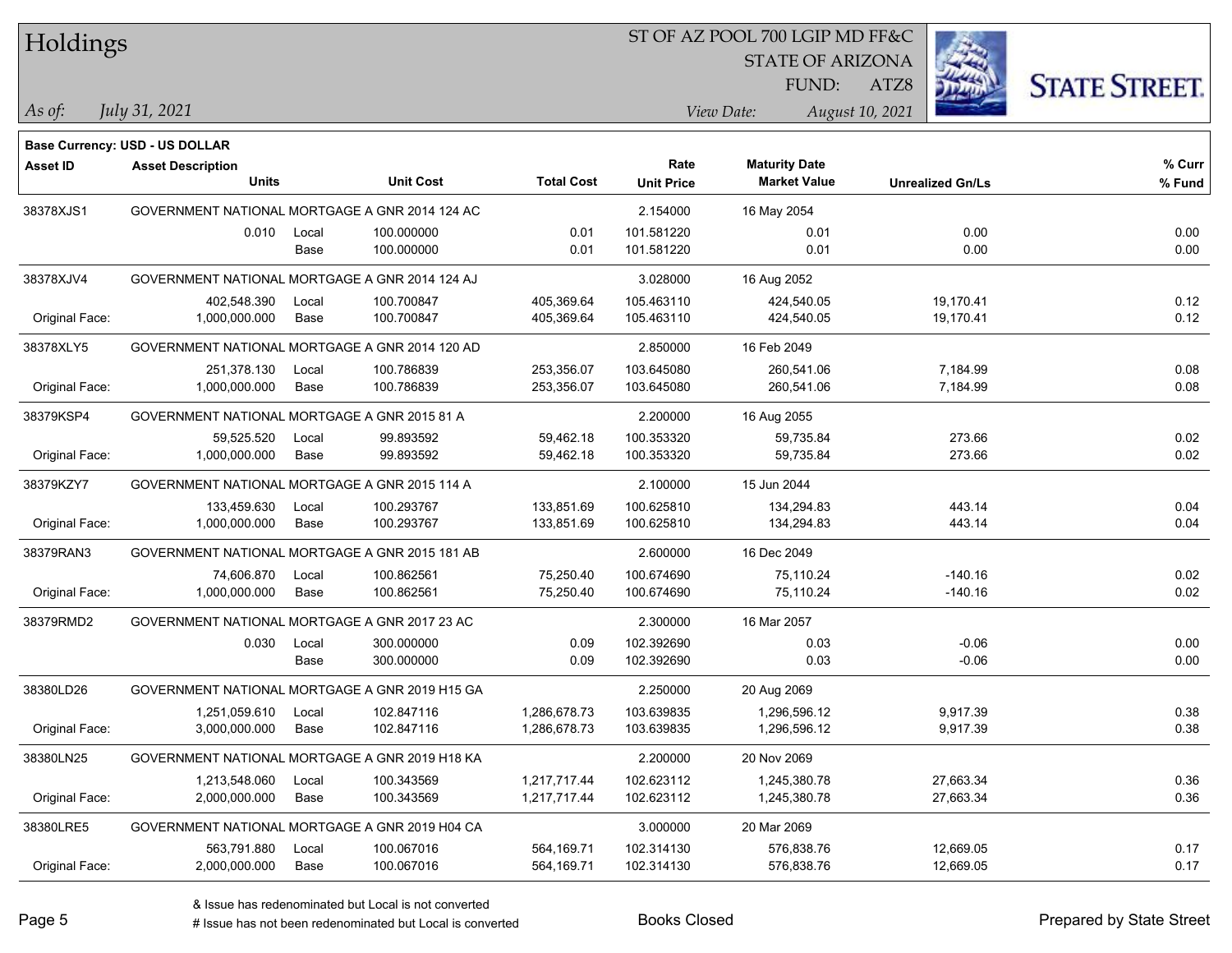#### ST OF AZ POOL 700 LGIP MD FF&C

STATE OF ARIZONA

ATZ8



*July 31, 2021*

**Base Currency: USD - US DOLLAR**

*As of: View Date: August 10, 2021* FUND:

| <b>Asset ID</b> | <b>Asset Description</b><br><b>Units</b>        |       | <b>Unit Cost</b> | <b>Total Cost</b> | Rate              | <b>Maturity Date</b><br><b>Market Value</b> |                         | % Curr |
|-----------------|-------------------------------------------------|-------|------------------|-------------------|-------------------|---------------------------------------------|-------------------------|--------|
|                 |                                                 |       |                  |                   | <b>Unit Price</b> |                                             | <b>Unrealized Gn/Ls</b> | % Fund |
| 38380Q2A9       | GOVERNMENT NATIONAL MORTGAGE A GNR 2021 H08 EA  |       |                  |                   | 3.776610          | 20 Apr 2071                                 |                         |        |
|                 | 1,928,759.570                                   | Local | 107.784635       | 2,078,906.47      | 106.071897        | 2,045,871.86                                | $-33,034.61$            | 0.60   |
| Original Face:  | 1,978,780.000                                   | Base  | 107.784635       | 2,078,906.47      | 106.071897        | 2,045,871.86                                | $-33,034.61$            | 0.60   |
| 38382EQ59       | GOVERNMENT NATIONAL MORTGAGE A GNR 2020 61 QA   |       |                  |                   | 1.500000          | 20 Apr 2050                                 |                         |        |
|                 | 1,430,256.700                                   | Local | 102.206625       | 1,461,817.10      | 101.498720        | 1,451,692.24                                | $-10,124.86$            | 0.42   |
| Original Face:  | 2,000,000.000                                   | Base  | 102.206625       | 1,461,817.10      | 101.498720        | 1,451,692.24                                | $-10,124.86$            | 0.42   |
| 38382MSY6       | GOVERNMENT NATIONAL MORTGAGE A GNR 2021 8 BP    |       |                  |                   | 1.250000          | 20 Jan 2051                                 |                         |        |
|                 | 3,145,828.700                                   | Local | 101.413728       | 3,190,302.15      | 101.183710        | 3,183,066.19                                | $-7,235.96$             | 0.93   |
| Original Face:  | 3,185,000.000                                   | Base  | 101.413728       | 3,190,302.15      | 101.183710        | 3,183,066.19                                | $-7,235.96$             | 0.93   |
| 38382NFY8       | GOVERNMENT NATIONAL MORTGAGE A GNR 2021 27 TA   |       |                  |                   | 1.500000          | 20 Feb 2051                                 |                         |        |
|                 | 1,946,529.220                                   | Local | 102.339883       | 1,992,075.73      | 101.848890        | 1,982,518.40                                | $-9,557.33$             | 0.58   |
| Original Face:  | 2,000,000.000                                   | Base  | 102.339883       | 1,992,075.73      | 101.848890        | 1,982,518.40                                | $-9,557.33$             | 0.58   |
| 38382TL36       | GOVERNMENT NATIONAL MORTGAGE A GNR 2021 98 WT   |       |                  |                   | 2.499800          | 20 Jun 2036                                 |                         |        |
|                 | 1,960,665.460                                   | Local | 104.411535       | 2,047,160.91      | 104.244620        | 2,043,888.26                                | $-3,272.65$             | 0.60   |
| Original Face:  | 2,000,000.000                                   | Base  | 104.411535       | 2,047,160.91      | 104.244620        | 2,043,888.26                                | $-3,272.65$             | 0.60   |
| 6903535F0       | INT DEVELOPMENT FIN CORP US GOVT GUAR 01/27 VAR |       |                  |                   | 1.000000          | 20 Jan 2027                                 |                         |        |
|                 | 4,583,333.330                                   | Local | 100.000000       | 4,583,333.34      | 100.000000        | 4,583,333.33                                | $-0.01$                 | 1.34   |
| Original Face:  | 5,000,000.000                                   | Base  | 100.000000       | 4,583,333.34      | 100.000000        | 4,583,333.33                                | $-0.01$                 | 1.34   |
| 6903537C5       | INT DEVELOPMENT FIN CORP US GOVT GUAR 08/27 VAR |       |                  |                   | 0.090000          | 13 Aug 2027                                 |                         |        |
|                 | 2,700,000.000                                   | Local | 100.000000       | 2,700,000.00      | 100.000000        | 2,700,000.00                                | 0.00                    | 0.79   |
| Original Face:  | 2,700,000.000                                   | Base  | 100.000000       | 2,700,000.00      | 100.000000        | 2,700,000.00                                | 0.00                    | 0.79   |
| 6903538B6       | INT DEVELOPMENT FIN CORP US GOVT GUAR 09/26 VAR |       |                  |                   | 0.090000          | 15 Sep 2026                                 |                         |        |
|                 | 4,812,500.020                                   | Local | 100.000000       | 4,812,500.02      | 100.000000        | 4,812,500.02                                | 0.00                    | 1.41   |
| Original Face:  | 5,500,000.000                                   | Base  | 100.000000       | 4,812,500.02      | 100.000000        | 4,812,500.02                                | 0.00                    | 1.41   |
| 742651DX7       | PRIVATE EXPORT FUNDING US GOVT GUAR 11/24 1.75  |       |                  |                   | 1.750000          | 15 Nov 2024                                 |                         |        |
|                 | 2,000,000.000                                   | Local | 99.912880        | 1,998,257.59      | 103.820260        | 2,076,405.20                                | 78,147.61               | 0.61   |
|                 |                                                 | Base  | 99.912880        | 1,998,257.59      | 103.820260        | 2,076,405.20                                | 78,147.61               | 0.61   |
| 831641EW1       | SMALL BUSINESS ADMINISTRATION SBIC 2012 10A 1   |       |                  |                   | 2.766000          | 10 Mar 2022                                 |                         |        |

Original Face: 1,000,000.000 Base 100.268294 81,543.20 100.850830 82,016.95 473.75 0.02

# Issue has not been redenominated but Local is converted Books Closed Prepared by State Street

81,325.010 Local 100.268294 81,543.20 100.850830 82,016.95 473.75 0.02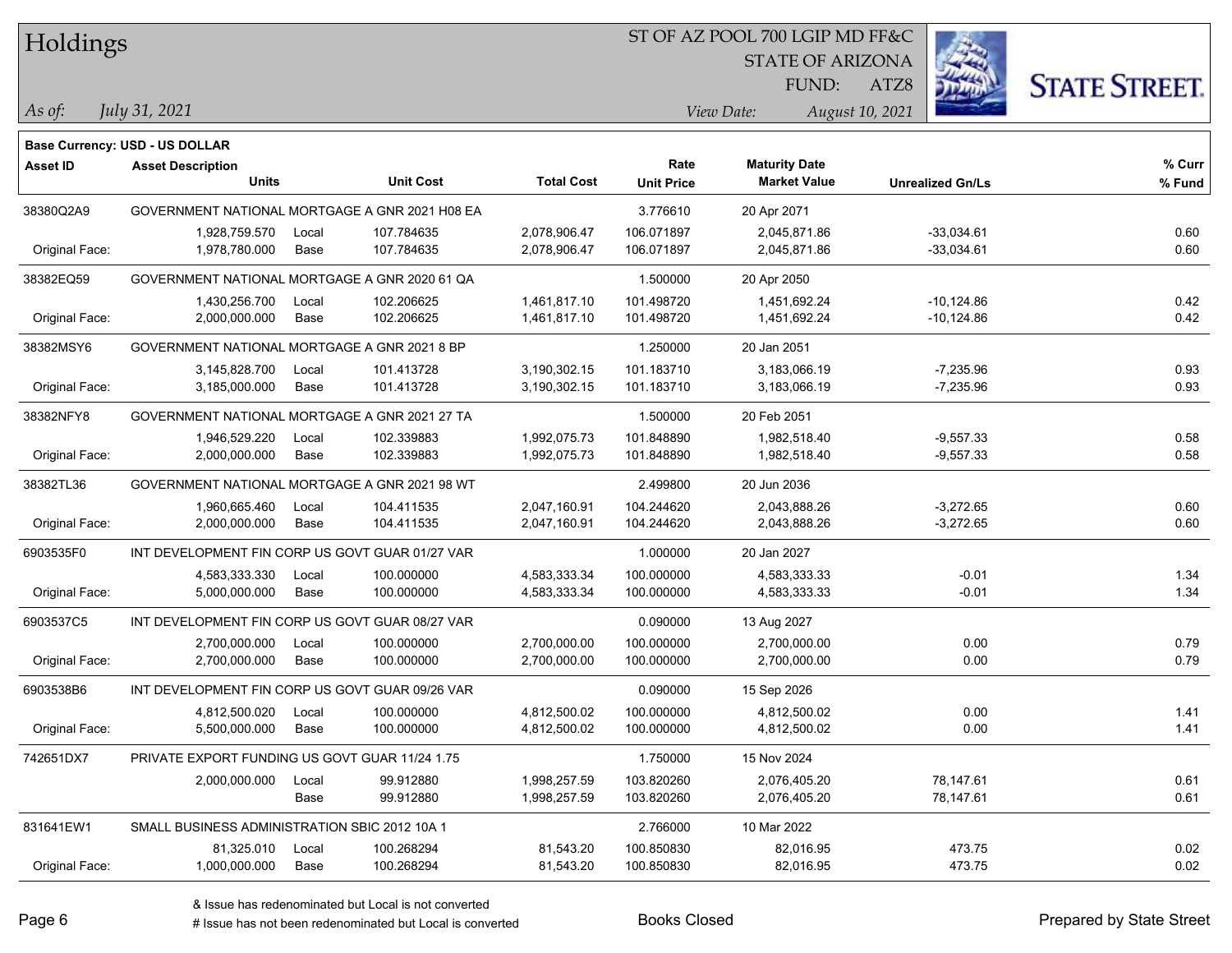| Holdings       |                                                     |       |                  |                   |                   | ST OF AZ POOL 700 LGIP MD FF&C |                         |                      |  |
|----------------|-----------------------------------------------------|-------|------------------|-------------------|-------------------|--------------------------------|-------------------------|----------------------|--|
|                |                                                     |       |                  |                   |                   | <b>STATE OF ARIZONA</b>        |                         |                      |  |
|                |                                                     |       |                  |                   |                   | FUND:                          | ATZ8                    | <b>STATE STREET.</b> |  |
| $ $ As of:     | July 31, 2021                                       |       |                  |                   |                   | View Date:                     | August 10, 2021         |                      |  |
|                |                                                     |       |                  |                   |                   |                                |                         |                      |  |
|                | Base Currency: USD - US DOLLAR                      |       |                  |                   |                   |                                |                         |                      |  |
| Asset ID       | <b>Asset Description</b>                            |       |                  |                   | Rate              | <b>Maturity Date</b>           |                         | % Curr               |  |
|                | <b>Units</b>                                        |       | <b>Unit Cost</b> | <b>Total Cost</b> | <b>Unit Price</b> | <b>Market Value</b>            | <b>Unrealized Gn/Ls</b> | % Fund               |  |
| 903724BL5      | AID UKRAINE US GOVT GUAR 09/21 1.471                |       |                  |                   | 1.471000          | 29 Sep 2021                    |                         |                      |  |
|                | 3,000,000.000                                       | Local | 99.943953        | 2,998,318.59      | 100.162943        | 3,004,888.29                   | 6,569.70                | 0.88                 |  |
|                |                                                     | Base  | 99.943953        | 2,998,318.59      | 100.162943        | 3,004,888.29                   | 6,569.70                | 0.88                 |  |
| 90376PBT7      | INT DEVELOPMENT FIN CORP US GOVT GUAR 01/25 0.00000 |       |                  |                   |                   | 24 Jan 2025                    |                         |                      |  |
|                | 3,000,000.000                                       | Local | 100.562132       | 3,016,863.95      | 100.190870        | 3,005,726.10                   | $-11,137.85$            | 0.88                 |  |
|                |                                                     | Base  | 100.562132       | 3,016,863.95      | 100.190870        | 3,005,726.10                   | $-11,137.85$            | 0.88                 |  |
| 90376PBY6      | INT DEVELOPMENT FIN CORP US GOVT GUAR 07/27 0.00000 |       |                  |                   | 0.010000          | 17 Jul 2025                    |                         |                      |  |
|                | 3,900,000.000                                       | Local | 100.558211       | 3,921,770.21      | 100.556220        | 3,921,692.58                   | $-77.63$                | 1.15                 |  |
|                |                                                     | Base  | 100.558211       | 3,921,770.21      | 100.556220        | 3,921,692.58                   | $-77.63$                | 1.15                 |  |
| 90376PCK5      | INT DEVELOPMENT FIN CORP GOVT GUARANT 01/24 0.00000 |       |                  |                   | 0.010000          | 17 Jan 2024                    |                         |                      |  |
|                | 2,000,000.000                                       | Local | 100.267411       | 2,005,348.22      | 99.993490         | 1,999,869.80                   | $-5,478.42$             | 0.58                 |  |
|                |                                                     | Base  | 100.267411       | 2,005,348.22      | 99.993490         | 1,999,869.80                   | $-5,478.42$             | 0.58                 |  |
| 90376PCW9      | INT DEVELOPMENT FIN CORP US GOVT GUAR 04/26 0.00000 |       |                  |                   |                   | 09 Apr 2026                    |                         |                      |  |
|                | 2,900,000.000                                       | Local | 100.053127       | 2,901,540.69      | 100.023984        | 2,900,695.54                   | $-845.15$               | 0.85                 |  |
|                |                                                     | Base  | 100.053127       | 2,901,540.69      | 100.023984        | 2,900,695.54                   | $-845.15$               | 0.85                 |  |
| 90376PCX7      | INT DEVELOPMENT FIN CORP US GOVT GUAR 04/26 0.00000 |       |                  |                   |                   | 09 Apr 2026                    |                         |                      |  |
|                | 5,000,000.000                                       | Local | 100.119028       | 5,005,951.42      | 100.316000        | 5,015,800.00                   | 9,848.58                | 1.47                 |  |
|                |                                                     | Base  | 100.119028       | 5,005,951.42      | 100.316000        | 5,015,800.00                   | 9,848.58                | 1.47                 |  |
| 90376PDB4      | INT DEVELOPMENT FIN CORP US GOVT GUAR 08/27 VAR     |       |                  |                   | 0.090000          | 13 Aug 2027                    |                         |                      |  |
|                | 4,000,000.000                                       | Local | 100.000000       | 4,000,000.00      | 100.000000        | 4,000,000.00                   | 0.00                    | 1.17                 |  |
| Original Face: | 4,000,000.000                                       | Base  | 100.000000       | 4,000,000.00      | 100.000000        | 4,000,000.00                   | 0.00                    | 1.17                 |  |
| 90376PDJ7      | INT DEVELOPMENT FIN CORP US GOVT GUAR 06/25 0.00000 |       |                  |                   | 0.010000          | 21 Jun 2025                    |                         |                      |  |
|                | 2,000,000.000                                       | Local | 100.100317       | 2,002,006.33      | 100.388821        | 2,007,776.42                   | 5,770.09                | 0.59                 |  |
|                |                                                     | Base  | 100.100317       | 2,002,006.33      | 100.388821        | 2,007,776.42                   | 5,770.09                | 0.59                 |  |
| 90376PDL2      | INT DEVELOPMENT FIN CORP US GOVT GUAR 07/23 0.00000 |       |                  |                   |                   | 17 Jul 2023                    |                         |                      |  |
|                | 4,000,000.000                                       | Local | 100.013070       | 4,000,522.80      | 100.137516        | 4,005,500.64                   | 4,977.84                | 1.17                 |  |
|                |                                                     | Base  | 100.013070       | 4,000,522.80      | 100.137516        | 4,005,500.64                   | 4,977.84                | 1.17                 |  |
| 90376PDM0      | INT DEVELOPMENT FIN CORP US GOVT GUAR 01/25 0.00000 |       |                  |                   |                   | 17 Jan 2025                    |                         |                      |  |
|                | 2,800,000.000                                       | Local | 100.027907       | 2,800,781.39      | 100.320245        | 2,808,966.86                   | 8,185.47                | 0.82                 |  |
|                |                                                     | Base  | 100.027907       | 2,800,781.39      | 100.320245        | 2,808,966.86                   | 8,185.47                | 0.82                 |  |
|                |                                                     |       |                  |                   |                   |                                |                         |                      |  |

٦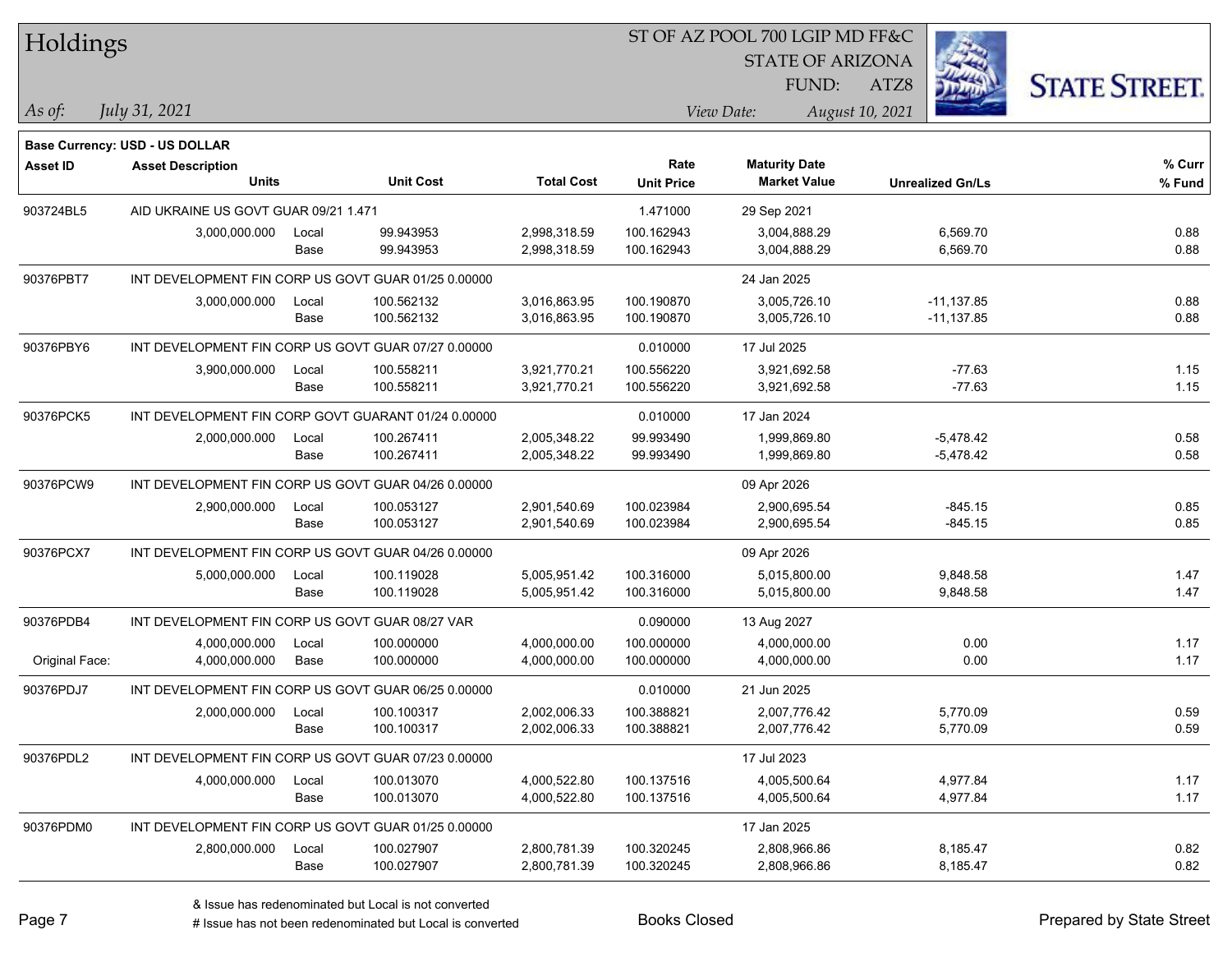|  | Holdings |
|--|----------|
|  |          |

STATE OF ARIZONA

FUND:

ATZ8



*As of: View Date: August 10, 2021*

*July 31, 2021*

|                 | Base Currency: USD - US DOLLAR                      |       |                  |                   |                   |                      |                         |        |
|-----------------|-----------------------------------------------------|-------|------------------|-------------------|-------------------|----------------------|-------------------------|--------|
| <b>Asset ID</b> | <b>Asset Description</b>                            |       |                  |                   | Rate              | <b>Maturity Date</b> |                         | % Curr |
|                 | <b>Units</b>                                        |       | <b>Unit Cost</b> | <b>Total Cost</b> | <b>Unit Price</b> | <b>Market Value</b>  | <b>Unrealized Gn/Ls</b> | % Fund |
| 90376PDN8       | INT DEVELOPMENT FIN CORP US GOVT GUAR 01/26 0.00000 |       |                  |                   |                   | 17 Jan 2026          |                         |        |
|                 | 3,000,000.000                                       | Local | 100.035325       | 3,001,059.76      | 100.295694        | 3,008,870.82         | 7,811.06                | 0.88   |
|                 |                                                     | Base  | 100.035325       | 3,001,059.76      | 100.295694        | 3,008,870.82         | 7,811.06                | 0.88   |
| 90376PDS7       | INT DEVELOPMENT FIN CORP US GOVT GUAR 07/22 0.00000 |       |                  |                   | 0.010000          | 23 Jul 2022          |                         |        |
|                 | 6,500,000.000                                       | Local | 100.003670       | 6,500,238.53      | 100.000000        | 6,500,000.00         | $-238.53$               | 1.90   |
|                 |                                                     | Base  | 100.003670       | 6,500,238.53      | 100.000000        | 6,500,000.00         | $-238.53$               | 1.90   |
| 90376PDV0       | INT DEVELOPMENT FIN CORP US GOVT GUAR 01/25 0.00000 |       |                  |                   | 0.010000          | 17 Jan 2025          |                         |        |
|                 | 2,500,000.000                                       | Local | 100.011900       | 2,500,297.51      | 100.207000        | 2,505,175.00         | 4,877.49                | 0.73   |
|                 |                                                     | Base  | 100.011900       | 2,500,297.51      | 100.207000        | 2,505,175.00         | 4,877.49                | 0.73   |
| 911759MU9       | HOUSING URBAN DEVELOPMNT US GOVT GUAR 08/21 2.57    |       |                  |                   | 2.570000          | 01 Aug 2021          |                         |        |
|                 | 500,000.000                                         | Local | 100.000000       | 500,000.00        | 100.000000        | 500,000.00           | 0.00                    | 0.15   |
|                 |                                                     | Base  | 100.000000       | 500,000.00        | 100.000000        | 500,000.00           | 0.00                    | 0.15   |
| 9127965G0       | TREASURY BILL 12/21 0.00000                         |       |                  |                   | 0.010000          | 02 Dec 2021          |                         |        |
|                 | 3,000,000.000                                       | Local | 99.959649        | 2,998,789.48      | 99.983903         | 2,999,517.09         | 727.61                  | 0.88   |
|                 |                                                     | Base  | 99.959649        | 2,998,789.48      | 99.983903         | 2,999,517.09         | 727.61                  | 0.88   |
| 912796A90       | TREASURY BILL 12/21 0.00000                         |       |                  |                   | 0.010000          | 30 Dec 2021          |                         |        |
|                 | 3,000,000.000                                       | Local | 99.954700        | 2,998,641.00      | 99.978125         | 2,999,343.75         | 702.75                  | 0.88   |
|                 |                                                     | Base  | 99.954700        | 2,998,641.00      | 99.978125         | 2,999,343.75         | 702.75                  | 0.88   |
| 912796C31       | TREASURY BILL 01/22 0.00000                         |       |                  |                   | 0.010000          | 27 Jan 2022          |                         |        |
|                 | 3,000,000.000                                       | Local | 99.951521        | 2,998,545.63      | 99.972806         | 2,999,184.18         | 638.55                  | 0.88   |
|                 |                                                     | Base  | 99.951521        | 2,998,545.63      | 99.972806         | 2,999,184.18         | 638.55                  | 0.88   |
| 9128282F6       | US TREASURY N/B 08/21 1.125                         |       |                  |                   | 1.125000          | 31 Aug 2021          |                         |        |
|                 | 3,000,000.000                                       | Local | 100.081155       | 3,002,434.64      | 100.085327        | 3,002,559.81         | 125.17                  | 0.88   |
|                 |                                                     | Base  | 100.081155       | 3,002,434.64      | 100.085327        | 3,002,559.81         | 125.17                  | 0.88   |
| 9128284L1       | <b>US TREASURY N/B 04/23 2.75</b>                   |       |                  |                   | 2.750000          | 30 Apr 2023          |                         |        |
|                 | 2,000,000.000                                       | Local | 104.472315       | 2,089,446.30      | 104.503906        | 2,090,078.12         | 631.82                  | 0.61   |
|                 |                                                     | Base  | 104.472315       | 2,089,446.30      | 104.503906        | 2,090,078.12         | 631.82                  | 0.61   |
| 9128286Z8       | <b>US TREASURY N/B 06/24 1.75</b>                   |       |                  |                   | 1.750000          | 30 Jun 2024          |                         |        |
|                 | 2,000,000.000                                       | Local | 103.818981       | 2,076,379.62      | 104.089844        | 2,081,796.88         | 5,417.26                | 0.61   |
|                 |                                                     | Base  | 103.818981       | 2,076,379.62      | 104.089844        | 2,081,796.88         | 5,417.26                | 0.61   |

# Issue has not been redenominated but Local is converted Books Closed Prepared by State Street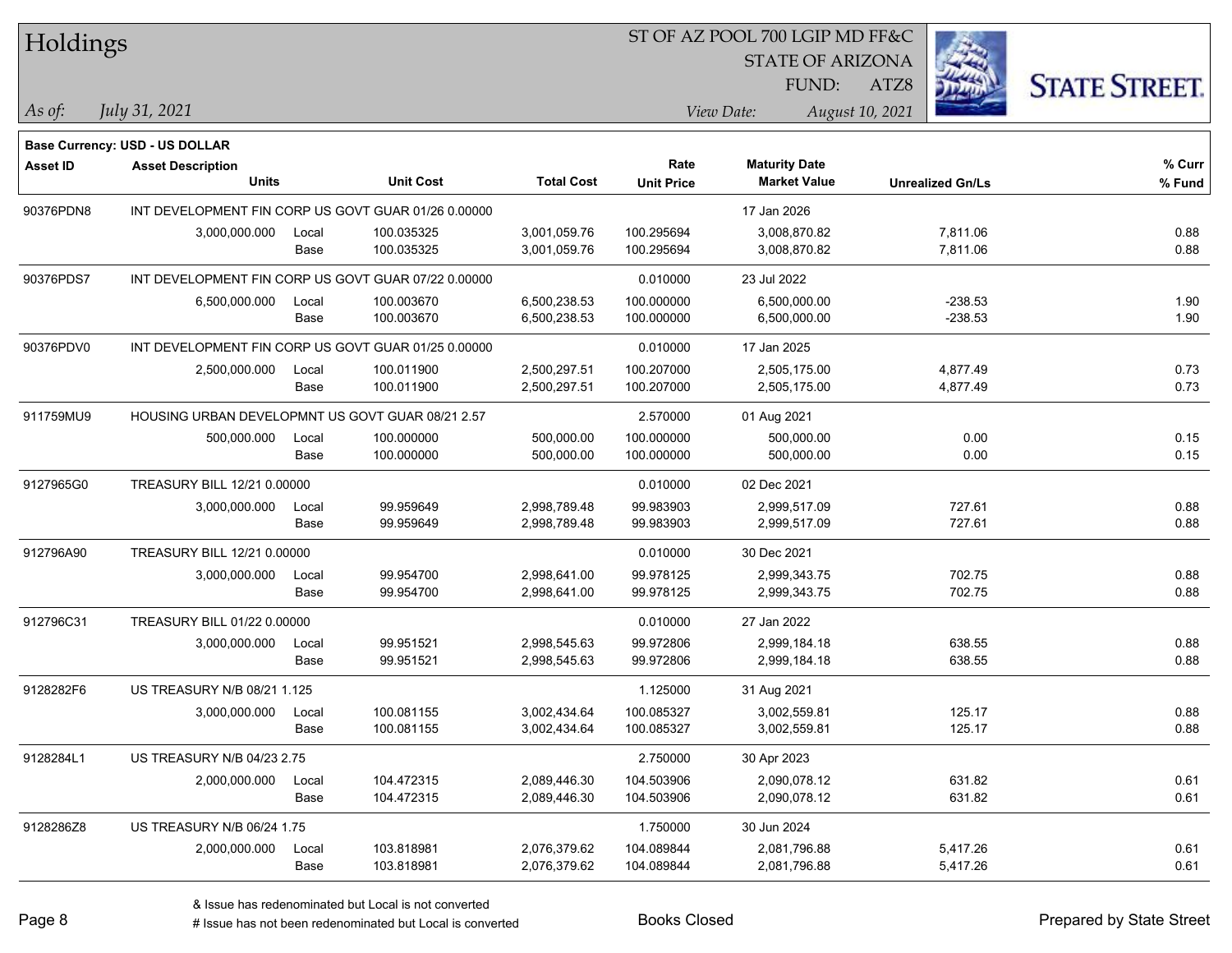| Holdings        |                                       |       |                  | ST OF AZ POOL 700 LGIP MD FF&C |                   |                               |                         |                      |  |  |
|-----------------|---------------------------------------|-------|------------------|--------------------------------|-------------------|-------------------------------|-------------------------|----------------------|--|--|
|                 |                                       |       |                  |                                |                   | <b>STATE OF ARIZONA</b>       |                         |                      |  |  |
|                 |                                       |       |                  |                                |                   | FUND:                         | ATZ8                    | <b>STATE STREET.</b> |  |  |
| As of:          | <i>July 31, 2021</i>                  |       |                  |                                |                   | View Date:<br>August 10, 2021 |                         |                      |  |  |
|                 | <b>Base Currency: USD - US DOLLAR</b> |       |                  |                                |                   |                               |                         |                      |  |  |
| <b>Asset ID</b> | <b>Asset Description</b>              |       |                  |                                | Rate              | <b>Maturity Date</b>          |                         | $%$ Curr             |  |  |
|                 | <b>Units</b>                          |       | <b>Unit Cost</b> | <b>Total Cost</b>              | <b>Unit Price</b> | <b>Market Value</b>           | <b>Unrealized Gn/Ls</b> | % Fund               |  |  |
| 9128287F1       | US TREASURY N/B 07/21 1.75            |       |                  |                                | 1.750000          | 31 Jul 2021                   |                         |                      |  |  |
|                 | 5,000,000.000                         | Local | 100.000000       | 5,000,000.00                   | 100.000000        | 5,000,000.00                  | 0.00                    | 1.46                 |  |  |
|                 |                                       | Base  | 100.000000       | 5,000,000.00                   | 100.000000        | 5,000,000.00                  | 0.00                    | 1.46                 |  |  |
| 9128287G9       | US TREASURY FRN 07/21 VAR             |       |                  |                                | 0.270006          | 31 Jul 2021                   |                         |                      |  |  |
|                 | 2,000,000.000                         | Local | 100.000000       | 2,000,000.00                   | 100.000000        | 2,000,000.00                  | 0.00                    | 0.58                 |  |  |
|                 |                                       | Base  | 100.000000       | 2,000,000.00                   | 100.000000        | 2,000,000.00                  | 0.00                    | 0.58                 |  |  |
| 912828D72       | US TREASURY N/B 08/21 2               |       |                  |                                | 2.000000          | 31 Aug 2021                   |                         |                      |  |  |
|                 | 2,000,000.000                         | Local | 100.153619       | 2,003,072.38                   | 100.154266        | 2,003,085.32                  | 12.94                   | 0.59                 |  |  |
|                 |                                       | Base  | 100.153619       | 2,003,072.38                   | 100.154266        | 2,003,085.32                  | 12.94                   | 0.59                 |  |  |
| 912828Q29       | US TREASURY N/B 03/23 1.5             |       |                  |                                | 1.500000          | 31 Mar 2023                   |                         |                      |  |  |
|                 | 2,000,000.000                         | Local | 102.229958       | 2,044,599.15                   | 102.230469        | 2,044,609.38                  | 10.23                   | 0.60                 |  |  |
|                 |                                       | Base  | 102.229958       | 2,044,599.15                   | 102.230469        | 2,044,609.38                  | 10.23                   | 0.60                 |  |  |
| 912828R69       | US TREASURY N/B 05/23 1.625           |       |                  |                                | 1.625000          | 31 May 2023                   |                         |                      |  |  |
|                 | 2,000,000.000                         | Local | 102.619285       | 2,052,385.69                   | 102.644531        | 2,052,890.62                  | 504.93                  | 0.60                 |  |  |
|                 |                                       | Base  | 102.619285       | 2,052,385.69                   | 102.644531        | 2,052,890.62                  | 504.93                  | 0.60                 |  |  |
| 912828S35       | US TREASURY N/B 06/23 1.375           |       |                  |                                | 1.375000          | 30 Jun 2023                   |                         |                      |  |  |
|                 | 3,000,000.000                         | Local | 102.338417       | 3,070,152.51                   | 102.285156        | 3,068,554.68                  | $-1,597.83$             | 0.90                 |  |  |
|                 |                                       | Base  | 102.338417       | 3,070,152.51                   | 102.285156        | 3,068,554.68                  | $-1,597.83$             | 0.90                 |  |  |
| 912828S92       | US TREASURY N/B 07/23 1.25            |       |                  |                                | 1.250000          | 31 Jul 2023                   |                         |                      |  |  |
|                 | 2,000,000.000                         | Local | 102.050313       | 2,041,006.25                   | 102.121094        | 2,042,421.88                  | 1,415.63                | 0.60                 |  |  |
|                 |                                       | Base  | 102.050313       | 2,041,006.25                   | 102.121094        | 2,042,421.88                  | 1,415.63                | 0.60                 |  |  |
| 912828T34       | US TREASURY N/B 09/21 1.125           |       |                  |                                | 1.125000          | 30 Sep 2021                   |                         |                      |  |  |
|                 | 3,000,000.000                         | Local | 100.161845       | 3,004,855.34                   | 100.172923        | 3,005,187.69                  | 332.35                  | 0.88                 |  |  |
|                 |                                       | Base  | 100.161845       | 3,004,855.34                   | 100.172923        | 3,005,187.69                  | 332.35                  | 0.88                 |  |  |
| 912828U65       | US TREASURY N/B 11/21 1.75            |       |                  |                                | 1.750000          | 30 Nov 2021                   |                         |                      |  |  |
|                 | 5,000,000.000                         | Local | 100.538742       | 5,026,937.11                   | 100.556575        | 5,027,828.75                  | 891.64                  | 1.47                 |  |  |
|                 |                                       | Base  | 100.538742       | 5,026,937.11                   | 100.556575        | 5,027,828.75                  | 891.64                  | 1.47                 |  |  |
| 912828YN4       | US TREASURY FRN 10/21 VAR             |       |                  |                                | 0.350006          | 31 Oct 2021                   |                         |                      |  |  |
|                 | 3,000,000.000                         | Local | 100.004864       | 3,000,145.93                   | 100.074751        | 3,002,242.53                  | 2,096.60                | 0.88                 |  |  |
|                 |                                       | Base  | 100.004864       | 3,000,145.93                   | 100.074751        | 3,002,242.53                  | 2,096.60                | 0.88                 |  |  |

-

 $\overline{\phantom{0}}$ 

÷.

# Issue has not been redenominated but Local is converted Books Closed Prepared by State Street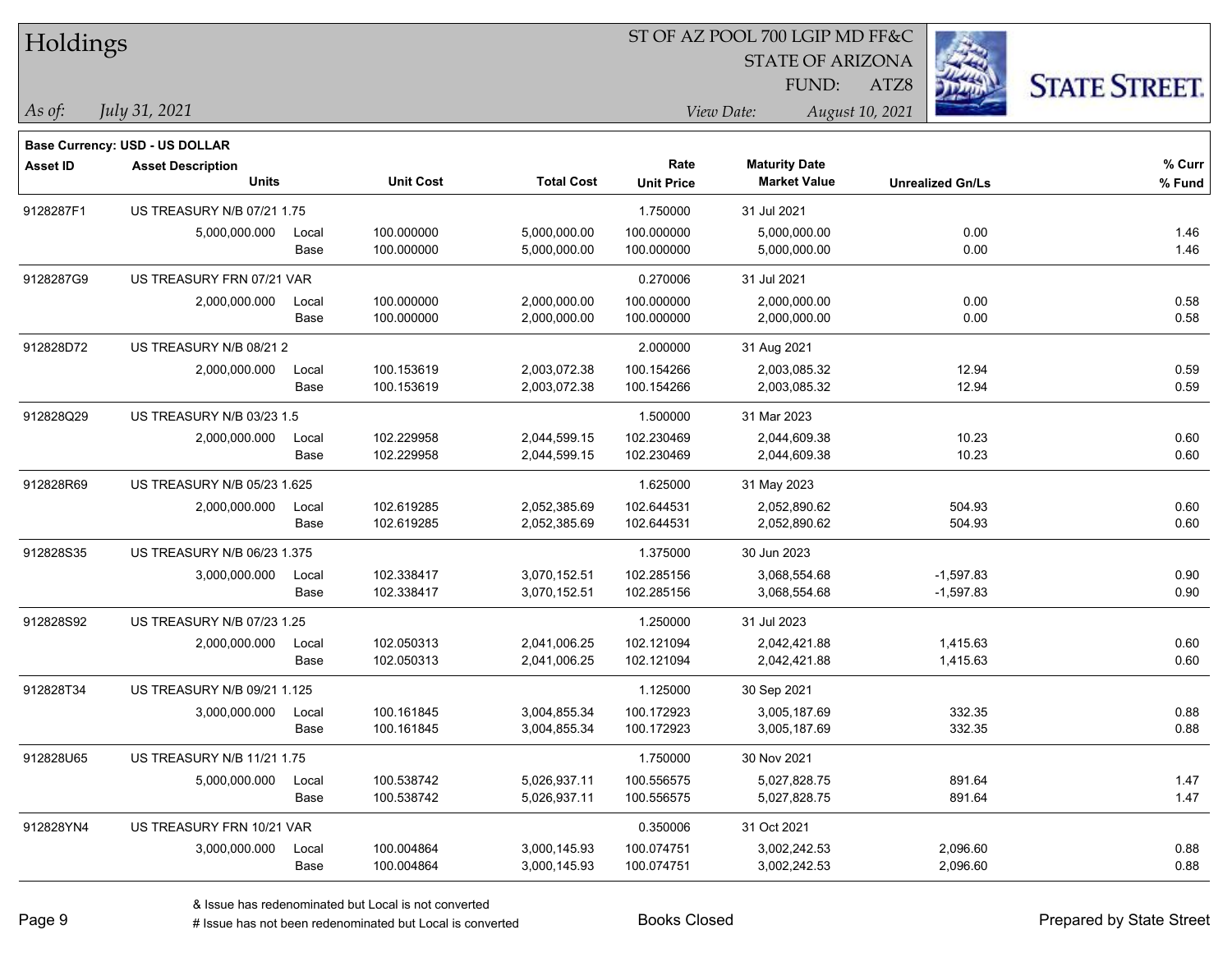| Holdings        |                                          |       |                  |                   |                   | ST OF AZ POOL 700 LGIP MD FF&C |                         |                      |
|-----------------|------------------------------------------|-------|------------------|-------------------|-------------------|--------------------------------|-------------------------|----------------------|
|                 |                                          |       |                  |                   |                   | <b>STATE OF ARIZONA</b>        |                         |                      |
|                 |                                          |       |                  |                   |                   | FUND:                          | ATZ8                    | <b>STATE STREET.</b> |
| $\vert$ As of:  | July 31, 2021                            |       |                  |                   |                   | View Date:                     | August 10, 2021         |                      |
|                 |                                          |       |                  |                   |                   |                                |                         |                      |
|                 | Base Currency: USD - US DOLLAR           |       |                  |                   | Rate              | <b>Maturity Date</b>           |                         | % Curr               |
| <b>Asset ID</b> | <b>Asset Description</b><br><b>Units</b> |       | <b>Unit Cost</b> | <b>Total Cost</b> | <b>Unit Price</b> | <b>Market Value</b>            | <b>Unrealized Gn/Ls</b> | % Fund               |
| 912828YP9       | US TREASURY N/B 10/21 1.5                |       |                  |                   | 1.500000          | 31 Oct 2021                    |                         |                      |
|                 | 3,000,000.000                            | Local | 100.338622       | 3,010,158.66      | 100.354037        | 3,010,621.11                   | 462.45                  | 0.88                 |
|                 |                                          | Base  | 100.338622       | 3,010,158.66      | 100.354037        | 3,010,621.11                   | 462.45                  | 0.88                 |
| 912828YT1       | US TREASURY N/B 11/21 1.5                |       |                  |                   | 1.500000          | 30 Nov 2021                    |                         |                      |
|                 | 5,000,000.000                            | Local | 100.453444       | 5,022,672.19      | 100.474629        | 5,023,731.45                   | 1,059.26                | 1.47                 |
|                 |                                          | Base  | 100.453444       | 5,022,672.19      | 100.474629        | 5,023,731.45                   | 1,059.26                | 1.47                 |
| 912828YZ7       | <b>US TREASURY N/B 12/21 1.625</b>       |       |                  |                   | 1.625000          | 31 Dec 2021                    |                         |                      |
|                 | 5,000,000.000                            | Local | 100.612416       | 5,030,620.81      | 100.648438        | 5,032,421.90                   | 1,801.09                | 1.47                 |
|                 |                                          | Base  | 100.612416       | 5,030,620.81      | 100.648438        | 5,032,421.90                   | 1,801.09                | 1.47                 |
| 912828Z45       | US TREASURY FRN 01/22 VAR                |       |                  |                   | 0.204006          | 31 Jan 2022                    |                         |                      |
|                 | 2,000,000.000                            | Local | 99.996011        | 1,999,920.22      | 100.074409        | 2,001,488.18                   | 1,567.96                | 0.58                 |
|                 |                                          | Base  | 99.996011        | 1,999,920.22      | 100.074409        | 2,001,488.18                   | 1,567.96                | 0.58                 |
| 912828ZA1       | US TREASURY N/B 02/22 1.125              |       |                  |                   | 1.125000          | 28 Feb 2022                    |                         |                      |
|                 | 2,000,000.000                            | Local | 100.568636       | 2,011,372.71      | 100.613281        | 2,012,265.62                   | 892.91                  | 0.59                 |
|                 |                                          | Base  | 100.568636       | 2,011,372.71      | 100.613281        | 2,012,265.62                   | 892.91                  | 0.59                 |
| 912828ZG8       | US TREASURY N/B 03/22 0.375              |       |                  |                   | 0.375000          | 31 Mar 2022                    |                         |                      |
|                 | 4,000,000.000                            | Local | 100.158569       | 4,006,342.74      | 100.195312        | 4,007,812.48                   | 1,469.74                | 1.17                 |
|                 |                                          | Base  | 100.158569       | 4,006,342.74      | 100.195312        | 4,007,812.48                   | 1,469.74                | 1.17                 |
| 912828ZK9       | US TREASURY FRN 04/22 VAR                |       |                  |                   | 0.164006          | 30 Apr 2022                    |                         |                      |
|                 | 3,000,000.000                            | Local | 100.018101       | 3,000,543.04      | 100.077239        | 3,002,317.17                   | 1,774.13                | 0.88                 |
|                 |                                          | Base  | 100.018101       | 3,000,543.04      | 100.077239        | 3,002,317.17                   | 1,774.13                | 0.88                 |
| 912828ZL7       | US TREASURY N/B 04/25 0.375              |       |                  |                   | 0.375000          | 30 Apr 2025                    |                         |                      |
|                 | 2,000,000.000                            | Local | 99.874511        | 1,997,490.21      | 99.519531         | 1,990,390.62                   | $-7,099.59$             | 0.58                 |
|                 |                                          | Base  | 99.874511        | 1,997,490.21      | 99.519531         | 1,990,390.62                   | $-7,099.59$             | 0.58                 |
| 912828ZR4       | US TREASURY N/B 05/22 0.125              |       |                  |                   | 0.125000          | 31 May 2022                    |                         |                      |
|                 | 2,000,000.000                            | Local | 99.981213        | 1,999,624.25      | 100.039062        | 2,000,781.24                   | 1,156.99                | 0.58                 |
|                 |                                          | Base  | 99.981213        | 1,999,624.25      | 100.039062        | 2,000,781.24                   | 1,156.99                | 0.58                 |
| 912828ZT0       | US TREASURY N/B 05/25 0.25               |       |                  |                   | 0.250000          | 31 May 2025                    |                         |                      |
|                 | 2,000,000.000                            | Local | 99.391275        | 1,987,825.50      | 98.964844         | 1,979,296.88                   | $-8,528.62$             | 0.58                 |
|                 |                                          | Base  | 99.391275        | 1,987,825.50      | 98.964844         | 1,979,296.88                   | $-8,528.62$             | 0.58                 |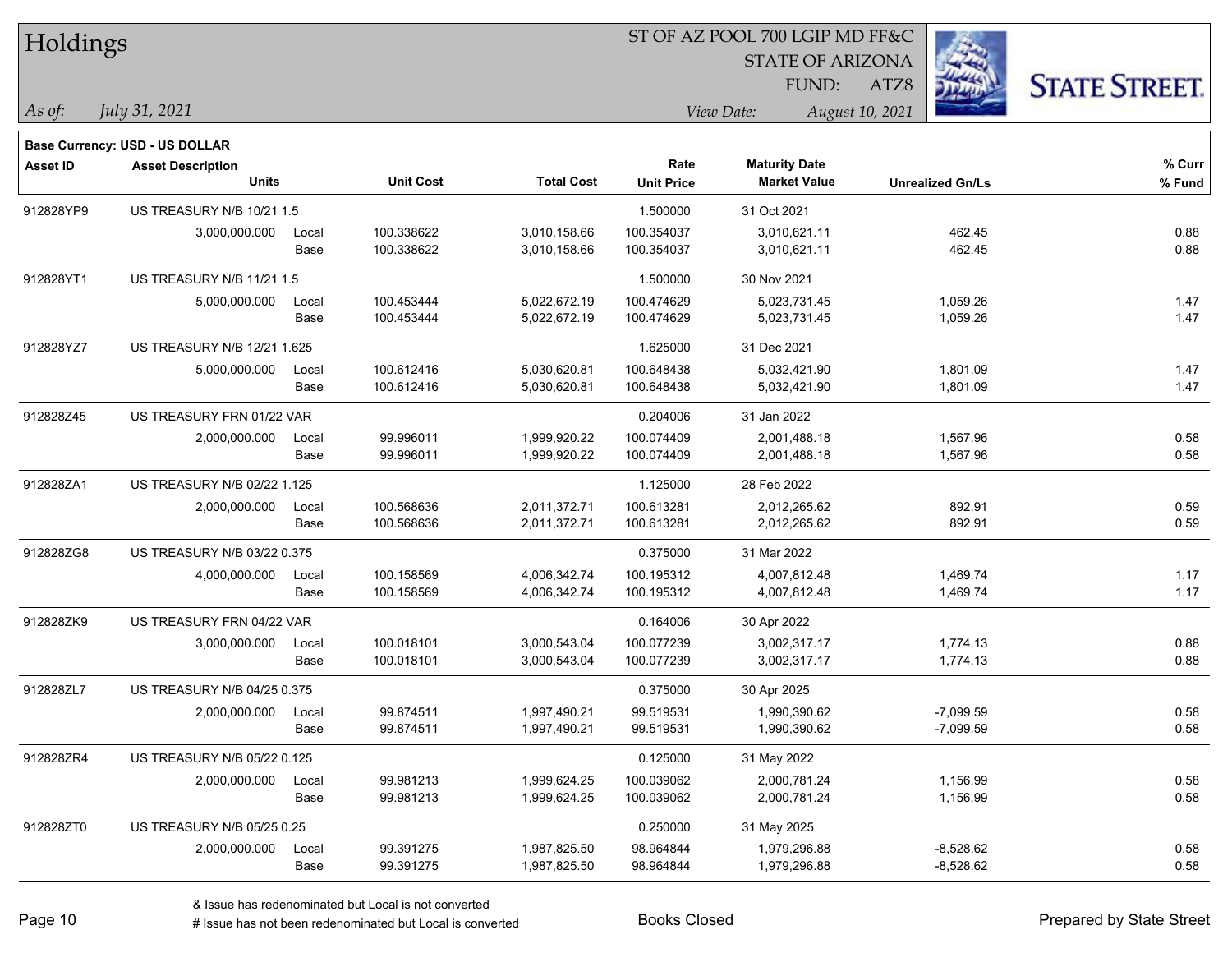| Holdings        |                                          |       |                  |                   |                           | ST OF AZ POOL 700 LGIP MD FF&C              |                         |                      |
|-----------------|------------------------------------------|-------|------------------|-------------------|---------------------------|---------------------------------------------|-------------------------|----------------------|
|                 |                                          |       |                  |                   |                           | <b>STATE OF ARIZONA</b>                     |                         |                      |
|                 |                                          |       |                  |                   |                           | FUND:                                       | ATZ8                    | <b>STATE STREET.</b> |
| $\vert$ As of:  | July 31, 2021                            |       |                  |                   |                           | View Date:                                  | August 10, 2021         |                      |
|                 |                                          |       |                  |                   |                           |                                             |                         |                      |
|                 | Base Currency: USD - US DOLLAR           |       |                  |                   |                           |                                             |                         |                      |
| <b>Asset ID</b> | <b>Asset Description</b><br><b>Units</b> |       | <b>Unit Cost</b> | <b>Total Cost</b> | Rate<br><b>Unit Price</b> | <b>Maturity Date</b><br><b>Market Value</b> | <b>Unrealized Gn/Ls</b> | $%$ Curr<br>% Fund   |
| 912828ZU7       | <b>US TREASURY N/B 06/23 0.25</b>        |       |                  |                   | 0.250000                  | 15 Jun 2023                                 |                         |                      |
|                 | 2,000,000.000                            | Local | 100.070433       | 2,001,408.65      | 100.140625                | 2,002,812.50                                | 1,403.85                | 0.59                 |
|                 |                                          | Base  | 100.070433       | 2,001,408.65      | 100.140625                | 2,002,812.50                                | 1,403.85                | 0.59                 |
| 912828ZW3       | US TREASURY N/B 06/25 0.25               |       |                  |                   | 0.250000                  | 30 Jun 2025                                 |                         |                      |
|                 | 2,000,000.000                            | Local | 99.794662        | 1,995,893.24      | 98.882812                 | 1,977,656.24                                | $-18,237.00$            | 0.58                 |
|                 |                                          | Base  | 99.794662        | 1,995,893.24      | 98.882812                 | 1,977,656.24                                | $-18,237.00$            | 0.58                 |
| 912828ZX1       | US TREASURY N/B 06/22 0.125              |       |                  |                   | 0.125000                  | 30 Jun 2022                                 |                         |                      |
|                 | 5,000,000.000                            | Local | 99.976743        | 4,998,837.17      | 100.046875                | 5,002,343.75                                | 3,506.58                | 1.46                 |
|                 |                                          | Base  | 99.976743        | 4,998,837.17      | 100.046875                | 5,002,343.75                                | 3,506.58                | 1.46                 |
| 91282CAA9       | US TREASURY FRN 07/22 VAR                |       |                  |                   | 0.105006                  | 31 Jul 2022                                 |                         |                      |
|                 | 5,000,000.000                            | Local | 99.992934        | 4,999,646.71      | 100.043440                | 5,002,172.00                                | 2,525.29                | 1.46                 |
|                 |                                          | Base  | 99.992934        | 4,999,646.71      | 100.043440                | 5,002,172.00                                | 2,525.29                | 1.46                 |
| 91282CAF8       | US TREASURY N/B 08/23 0.125              |       |                  |                   | 0.125000                  | 15 Aug 2023                                 |                         |                      |
|                 | 2,000,000.000                            | Local | 99.808932        | 1,996,178.64      | 99.867188                 | 1,997,343.76                                | 1,165.12                | 0.58                 |
|                 |                                          | Base  | 99.808932        | 1,996,178.64      | 99.867188                 | 1,997,343.76                                | 1,165.12                | 0.58                 |
| 91282CAG6       | US TREASURY N/B 08/22 0.125              |       |                  |                   | 0.125000                  | 31 Aug 2022                                 |                         |                      |
|                 | 5,000,000.000                            | Local | 99.967451        | 4,998,372.55      | 100.031250                | 5,001,562.50                                | 3,189.95                | 1.46                 |
|                 |                                          | Base  | 99.967451        | 4,998,372.55      | 100.031250                | 5,001,562.50                                | 3,189.95                | 1.46                 |
| 91282CAJ0       | US TREASURY N/B 08/25 0.25               |       |                  |                   | 0.250000                  | 31 Aug 2025                                 |                         |                      |
|                 | 2,000,000.000                            | Local | 99.389370        | 1,987,787.39      | 98.703125                 | 1,974,062.50                                | $-13,724.89$            | 0.58                 |
|                 |                                          | Base  | 99.389370        | 1,987,787.39      | 98.703125                 | 1,974,062.50                                | $-13,724.89$            | 0.58                 |
| 91282CAK7       | US TREASURY N/B 09/23 0.125              |       |                  |                   | 0.125000                  | 15 Sep 2023                                 |                         |                      |
|                 | 2,000,000.000                            | Local | 99.756761        | 1,995,135.21      | 99.828125                 | 1,996,562.50                                | 1,427.29                | 0.58                 |
|                 |                                          | Base  | 99.756761        | 1,995,135.21      | 99.828125                 | 1,996,562.50                                | 1,427.29                | 0.58                 |
| 91282CAM3       | US TREASURY N/B 09/25 0.25               |       |                  |                   | 0.250000                  | 30 Sep 2025                                 |                         |                      |
|                 | 2,000,000.000                            | Local | 99.794336        | 1,995,886.72      | 98.636719                 | 1,972,734.38                                | $-23, 152.34$           | 0.58                 |
|                 |                                          | Base  | 99.794336        | 1,995,886.72      | 98.636719                 | 1,972,734.38                                | $-23,152.34$            | 0.58                 |
| 91282CAN1       | US TREASURY N/B 09/22 0.125              |       |                  |                   | 0.125000                  | 30 Sep 2022                                 |                         |                      |
|                 | 5,000,000.000                            | Local | 99.978398        | 4,998,919.89      | 100.023438                | 5,001,171.90                                | 2,252.01                | 1.46                 |
|                 |                                          | Base  | 99.978398        | 4,998,919.89      | 100.023438                | 5,001,171.90                                | 2,252.01                | 1.46                 |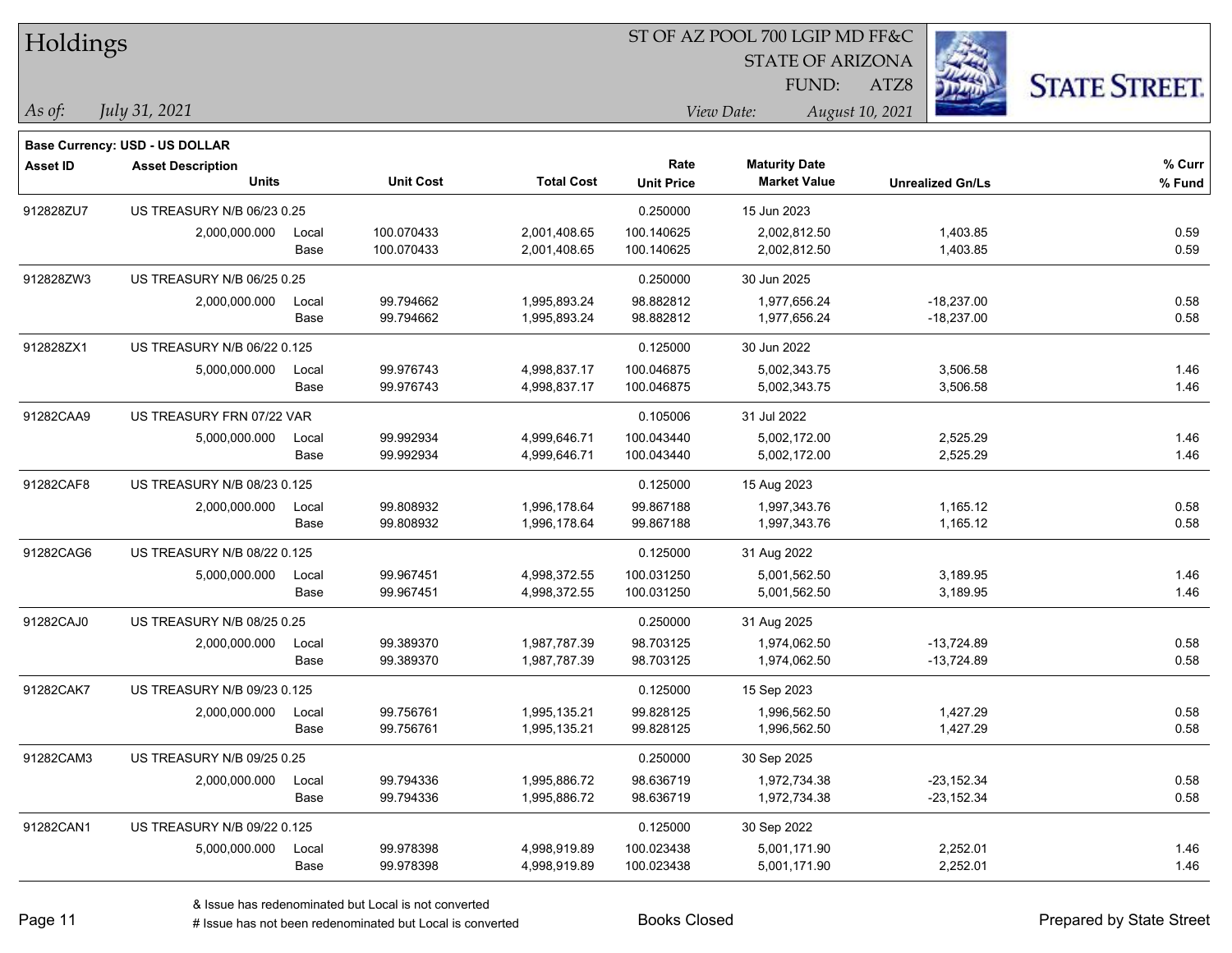| Holdings        |                                          |               |                        |                              | ST OF AZ POOL 700 LGIP MD FF&C |                                             |                         |                      |
|-----------------|------------------------------------------|---------------|------------------------|------------------------------|--------------------------------|---------------------------------------------|-------------------------|----------------------|
|                 |                                          |               |                        |                              |                                | <b>STATE OF ARIZONA</b>                     |                         |                      |
|                 |                                          |               |                        |                              |                                | FUND:                                       | ATZ8                    | <b>STATE STREET.</b> |
| As of:          | July 31, 2021                            |               |                        |                              |                                | View Date:                                  | August 10, 2021         |                      |
|                 |                                          |               |                        |                              |                                |                                             |                         |                      |
|                 | Base Currency: USD - US DOLLAR           |               |                        |                              |                                |                                             |                         |                      |
| <b>Asset ID</b> | <b>Asset Description</b><br><b>Units</b> |               | <b>Unit Cost</b>       | <b>Total Cost</b>            | Rate<br><b>Unit Price</b>      | <b>Maturity Date</b><br><b>Market Value</b> | <b>Unrealized Gn/Ls</b> | % Curr<br>% Fund     |
|                 |                                          |               |                        |                              |                                |                                             |                         |                      |
| 91282CAP6       | US TREASURY N/B 10/23 0.125              |               |                        |                              | 0.125000                       | 15 Oct 2023                                 |                         |                      |
|                 | 2,000,000.000                            | Local<br>Base | 99.793494<br>99.793494 | 1,995,869.87<br>1,995,869.87 | 99.785156<br>99.785156         | 1,995,703.12<br>1,995,703.12                | $-166.75$<br>$-166.75$  | 0.58<br>0.58         |
|                 |                                          |               |                        |                              |                                |                                             |                         |                      |
| 91282CAR2       | US TREASURY N/B 10/22 0.125              |               |                        |                              | 0.125000                       | 31 Oct 2022                                 |                         |                      |
|                 | 2,000,000.000                            | Local<br>Base | 99.996966<br>99.996966 | 1,999,939.31<br>1,999,939.31 | 100.019531<br>100.019531       | 2,000,390.62<br>2,000,390.62                | 451.31<br>451.31        | 0.58<br>0.58         |
| 91282CAS0       | US TREASURY FRN 10/22 VAR                |               |                        |                              | 0.105006                       | 31 Oct 2022                                 |                         |                      |
|                 | 3,000,000.000                            | Local         | 99.992414              | 2,999,772.41                 | 100.048121                     | 3,001,443.63                                | 1,671.22                | 0.88                 |
|                 |                                          | Base          | 99.992414              | 2,999,772.41                 | 100.048121                     | 3,001,443.63                                | 1,671.22                | 0.88                 |
| 91282CAT8       | US TREASURY N/B 10/25 0.25               |               |                        |                              | 0.250000                       | 31 Oct 2025                                 |                         |                      |
|                 | 2,000,000.000                            | Local         | 99.148713              | 1,982,974.26                 | 98.539062                      | 1,970,781.24                                | $-12,193.02$            | 0.58                 |
|                 |                                          | Base          | 99.148713              | 1,982,974.26                 | 98.539062                      | 1,970,781.24                                | $-12,193.02$            | 0.58                 |
| 91282CAW1       | US TREASURY N/B 11/23 0.25               |               |                        |                              | 0.250000                       | 15 Nov 2023                                 |                         |                      |
|                 | 2,000,000.000                            | Local         | 100.007982             | 2,000,159.63                 | 100.050781                     | 2,001,015.62                                | 855.99                  | 0.58                 |
|                 |                                          | Base          | 100.007982             | 2,000,159.63                 | 100.050781                     | 2,001,015.62                                | 855.99                  | 0.58                 |
| 91282CAX9       | US TREASURY N/B 11/22 0.125              |               |                        |                              | 0.125000                       | 30 Nov 2022                                 |                         |                      |
|                 | 7,000,000.000                            | Local         | 99.954289              | 6,996,800.26                 | 100.007812                     | 7,000,546.84                                | 3,746.58                | 2.05                 |
|                 |                                          | Base          | 99.954289              | 6,996,800.26                 | 100.007812                     | 7,000,546.84                                | 3,746.58                | 2.05                 |
| 91282CAZ4       | US TREASURY N/B 11/25 0.375              |               |                        |                              | 0.375000                       | 30 Nov 2025                                 |                         |                      |
|                 | 2,000,000.000                            | Local         | 99.786557              | 1,995,731.14                 | 99.023438                      | 1,980,468.76                                | $-15,262.38$            | 0.58                 |
|                 |                                          | Base          | 99.786557              | 1,995,731.14                 | 99.023438                      | 1,980,468.76                                | $-15,262.38$            | 0.58                 |
| 91282CBA8       | US TREASURY N/B 12/23 0.125              |               |                        |                              | 0.125000                       | 15 Dec 2023                                 |                         |                      |
|                 | 2,000,000.000                            | Local         | 99.801428              | 1,996,028.56                 | 99.722656                      | 1,994,453.12                                | $-1,575.44$             | 0.58                 |
|                 |                                          | Base          | 99.801428              | 1,996,028.56                 | 99.722656                      | 1,994,453.12                                | $-1,575.44$             | 0.58                 |
| 91282CBC4       | US TREASURY N/B 12/25 0.375              |               |                        |                              | 0.375000                       | 31 Dec 2025                                 |                         |                      |
|                 | 2,000,000.000                            | Local         | 99.586891              | 1,991,737.82                 | 98.914062                      | 1,978,281.24                                | $-13,456.58$            | 0.58                 |
|                 |                                          | Base          | 99.586891              | 1,991,737.82                 | 98.914062                      | 1,978,281.24                                | $-13,456.58$            | 0.58                 |
| 91282CBD2       | US TREASURY N/B 12/22 0.125              |               |                        |                              | 0.125000                       | 31 Dec 2022                                 |                         |                      |
|                 | 9,000,000.000                            | Local         | 99.976768              | 8,997,909.15                 | 100.003906                     | 9,000,351.54                                | 2,442.39                | 2.63                 |
|                 |                                          | Base          | 99.976768              | 8,997,909.15                 | 100.003906                     | 9,000,351.54                                | 2,442.39                | 2.63                 |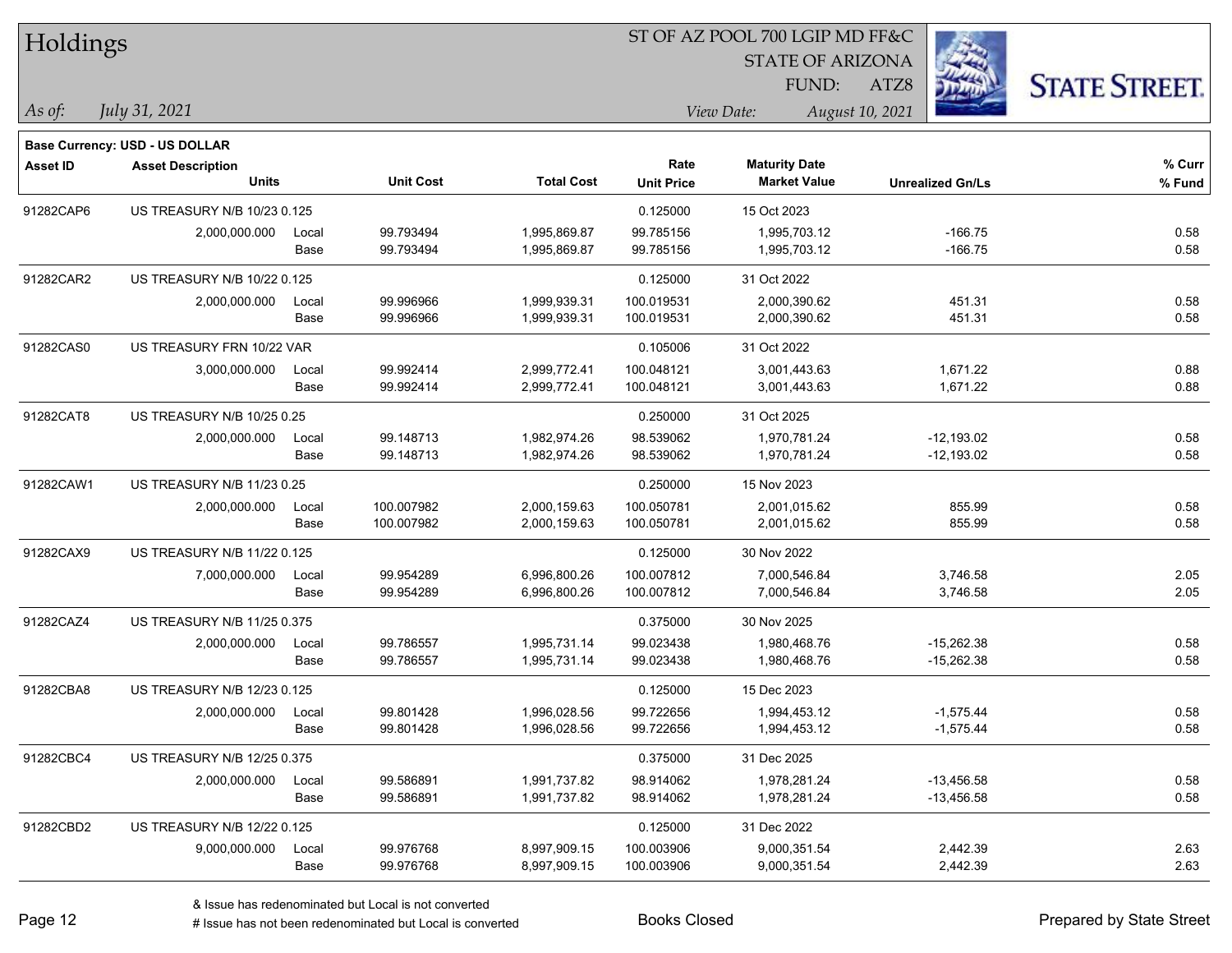| Holdings        |                                                                   |       |                  |                   |                   | ST OF AZ POOL 700 LGIP MD FF&C |                         |                      |  |
|-----------------|-------------------------------------------------------------------|-------|------------------|-------------------|-------------------|--------------------------------|-------------------------|----------------------|--|
|                 |                                                                   |       |                  |                   |                   | <b>STATE OF ARIZONA</b>        |                         |                      |  |
|                 |                                                                   |       |                  |                   |                   | FUND:                          | ATZ8                    | <b>STATE STREET.</b> |  |
| $ As\;of:$      | July 31, 2021                                                     |       |                  |                   |                   | View Date:                     | August 10, 2021         |                      |  |
|                 |                                                                   |       |                  |                   |                   |                                |                         |                      |  |
| <b>Asset ID</b> | <b>Base Currency: USD - US DOLLAR</b><br><b>Asset Description</b> |       |                  |                   | Rate              | <b>Maturity Date</b>           |                         | % Curr               |  |
|                 | <b>Units</b>                                                      |       | <b>Unit Cost</b> | <b>Total Cost</b> | <b>Unit Price</b> | <b>Market Value</b>            | <b>Unrealized Gn/Ls</b> | % Fund               |  |
| 91282CBE0       | US TREASURY N/B 01/24 0.125                                       |       |                  |                   | 0.125000          | 15 Jan 2024                    |                         |                      |  |
|                 | 2,000,000.000                                                     | Local | 99.740552        | 1,994,811.03      | 99.671875         | 1,993,437.50                   | $-1,373.53$             | 0.58                 |  |
|                 |                                                                   | Base  | 99.740552        | 1,994,811.03      | 99.671875         | 1,993,437.50                   | $-1,373.53$             | 0.58                 |  |
| 91282CBG5       | US TREASURY N/B 01/23 0.125                                       |       |                  |                   | 0.125000          | 31 Jan 2023                    |                         |                      |  |
|                 | 3,000,000.000                                                     | Local | 99.998501        | 2,999,955.03      | 99.992188         | 2,999,765.64                   | $-189.39$               | 0.88                 |  |
|                 |                                                                   | Base  | 99.998501        | 2,999,955.03      | 99.992188         | 2,999,765.64                   | $-189.39$               | 0.88                 |  |
| 91282CBH3       | US TREASURY N/B 01/26 0.375                                       |       |                  |                   | 0.375000          | 31 Jan 2026                    |                         |                      |  |
|                 | 2,000,000.000                                                     | Local | 99.639896        | 1,992,797.91      | 98.847656         | 1,976,953.12                   | $-15,844.79$            | 0.58                 |  |
|                 |                                                                   | Base  | 99.639896        | 1,992,797.91      | 98.847656         | 1,976,953.12                   | $-15,844.79$            | 0.58                 |  |
| 91282CBK6       | US TREASURY FRN 01/23 VAR                                         |       |                  |                   | 0.099006          | 31 Jan 2023                    |                         |                      |  |
|                 | 2,000,000.000                                                     | Local | 99.992400        | 1,999,848.00      | 100.044783        | 2,000,895.66                   | 1,047.66                | 0.58                 |  |
|                 |                                                                   | Base  | 99.992400        | 1,999,848.00      | 100.044783        | 2,000,895.66                   | 1,047.66                | 0.58                 |  |
| 91282CBM2       | US TREASURY N/B 02/24 0.125                                       |       |                  |                   | 0.125000          | 15 Feb 2024                    |                         |                      |  |
|                 | 2,000,000.000                                                     | Local | 99.771158        | 1,995,423.15      | 99.652344         | 1,993,046.88                   | $-2,376.27$             | 0.58                 |  |
|                 |                                                                   | Base  | 99.771158        | 1,995,423.15      | 99.652344         | 1,993,046.88                   | $-2,376.27$             | 0.58                 |  |
| 91282CBN0       | US TREASURY N/B 02/23 0.125                                       |       |                  |                   | 0.125000          | 28 Feb 2023                    |                         |                      |  |
|                 | 5,000,000.000                                                     | Local | 99.961975        | 4,998,098.76      | 99.984375         | 4,999,218.75                   | 1,119.99                | 1.46                 |  |
|                 |                                                                   | Base  | 99.961975        | 4,998,098.76      | 99.984375         | 4,999,218.75                   | 1,119.99                | 1.46                 |  |
| 91282CBQ3       | US TREASURY N/B 02/26 0.5                                         |       |                  |                   | 0.500000          | 28 Feb 2026                    |                         |                      |  |
|                 | 2,000,000.000                                                     | Local | 99.632758        | 1,992,655.15      | 99.343750         | 1,986,875.00                   | $-5,780.15$             | 0.58                 |  |
|                 |                                                                   | Base  | 99.632758        | 1,992,655.15      | 99.343750         | 1,986,875.00                   | $-5,780.15$             | 0.58                 |  |
| 91282CBR1       | US TREASURY N/B 03/24 0.25                                        |       |                  |                   | 0.250000          | 15 Mar 2024                    |                         |                      |  |
|                 | 2,000,000.000                                                     | Local | 99.743985        | 1,994,879.70      | 99.917969         | 1,998,359.38                   | 3,479.68                | 0.58                 |  |
|                 |                                                                   | Base  | 99.743985        | 1,994,879.70      | 99.917969         | 1,998,359.38                   | 3,479.68                | 0.58                 |  |
| 91282CBT7       | US TREASURY N/B 03/26 0.75                                        |       |                  |                   | 0.750000          | 31 Mar 2026                    |                         |                      |  |
|                 | 2,000,000.000                                                     | Local | 99.205364        | 1,984,107.28      | 100.429688        | 2,008,593.76                   | 24,486.48               | 0.59                 |  |
|                 |                                                                   | Base  | 99.205364        | 1,984,107.28      | 100.429688        | 2,008,593.76                   | 24,486.48               | 0.59                 |  |
| 91282CBU4       | US TREASURY N/B 03/23 0.125                                       |       |                  |                   | 0.125000          | 31 Mar 2023                    |                         |                      |  |
|                 | 3,000,000.000                                                     | Local | 99.936934        | 2,998,108.03      | 99.953125         | 2,998,593.75                   | 485.72                  | 0.88                 |  |
|                 |                                                                   | Base  | 99.936934        | 2,998,108.03      | 99.953125         | 2,998,593.75                   | 485.72                  | 0.88                 |  |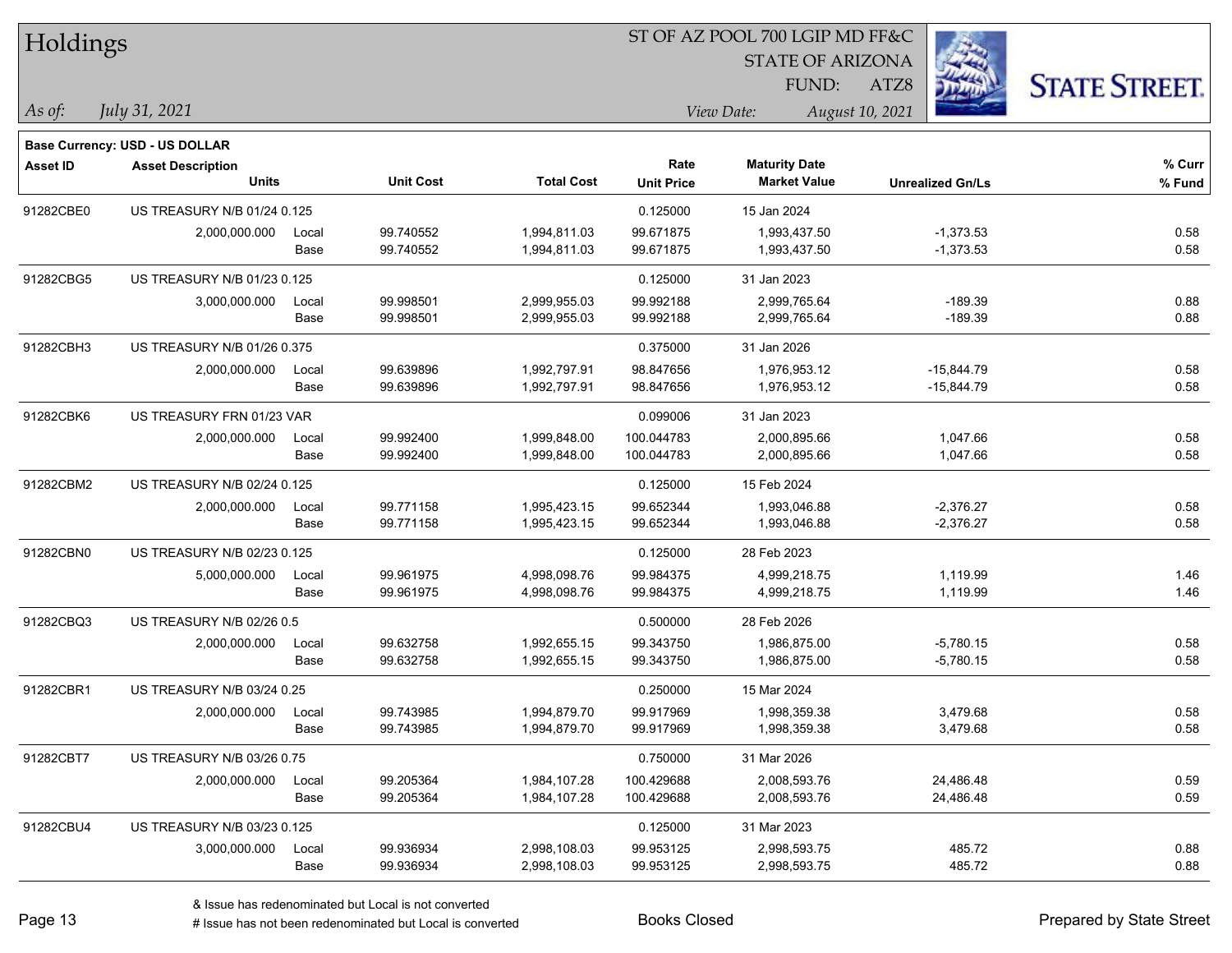| Holdings               |                                |       |                  |                   |                   | ST OF AZ POOL 700 LGIP MD FF&C |                         |                      |
|------------------------|--------------------------------|-------|------------------|-------------------|-------------------|--------------------------------|-------------------------|----------------------|
|                        |                                |       |                  |                   |                   | <b>STATE OF ARIZONA</b>        |                         |                      |
|                        |                                |       |                  |                   |                   | FUND:                          | ATZ8                    | <b>STATE STREET.</b> |
| $\vert$ As of:         | July 31, 2021                  |       |                  |                   |                   | View Date:                     | August 10, 2021         |                      |
|                        | Base Currency: USD - US DOLLAR |       |                  |                   |                   |                                |                         |                      |
| <b>Asset ID</b>        | <b>Asset Description</b>       |       |                  |                   | Rate              | <b>Maturity Date</b>           |                         | % Curr               |
|                        | <b>Units</b>                   |       | <b>Unit Cost</b> | <b>Total Cost</b> | <b>Unit Price</b> | <b>Market Value</b>            | <b>Unrealized Gn/Ls</b> | % Fund               |
| 91282CBX8              | US TREASURY N/B 04/23 0.125    |       |                  |                   | 0.125000          | 30 Apr 2023                    |                         |                      |
|                        | 4,000,000.000                  | Local | 99.877979        | 3,995,119.15      | 99.937500         | 3,997,500.00                   | 2,380.85                | 1.17                 |
|                        |                                | Base  | 99.877979        | 3,995,119.15      | 99.937500         | 3,997,500.00                   | 2,380.85                | 1.17                 |
| 91282CCD1              | US TREASURY N/B 05/23 0.125    |       |                  |                   | 0.125000          | 31 May 2023                    |                         |                      |
|                        | 3,000,000.000                  | Local | 99.960573        | 2,998,817.18      | 99.933594         | 2,998,007.82                   | $-809.36$               | 0.88                 |
|                        |                                | Base  | 99.960573        | 2,998,817.18      | 99.933594         | 2,998,007.82                   | $-809.36$               | 0.88                 |
| <b>US DOLLAR Total</b> |                                |       |                  |                   |                   |                                |                         |                      |
|                        | 255,011,042.050                | Local |                  | 255,969,415.79    |                   | 256,180,775.34                 | 211,359.55              | 74.87                |
| Original Face:         | 109,514,553.000                | Base  |                  | 255,969,415.79    |                   | 256,180,775.34                 | 211,359.55              | 74.87                |
|                        | <b>FIXED INCOME Total</b>      |       |                  |                   |                   |                                |                         |                      |
|                        | 255,011,042.050                | Base  |                  | 255,969,415.79    |                   | 256,180,775.34                 | 211,359.55              | 74.87                |
| Original Face:         | 109,514,553.000                |       |                  |                   |                   |                                |                         |                      |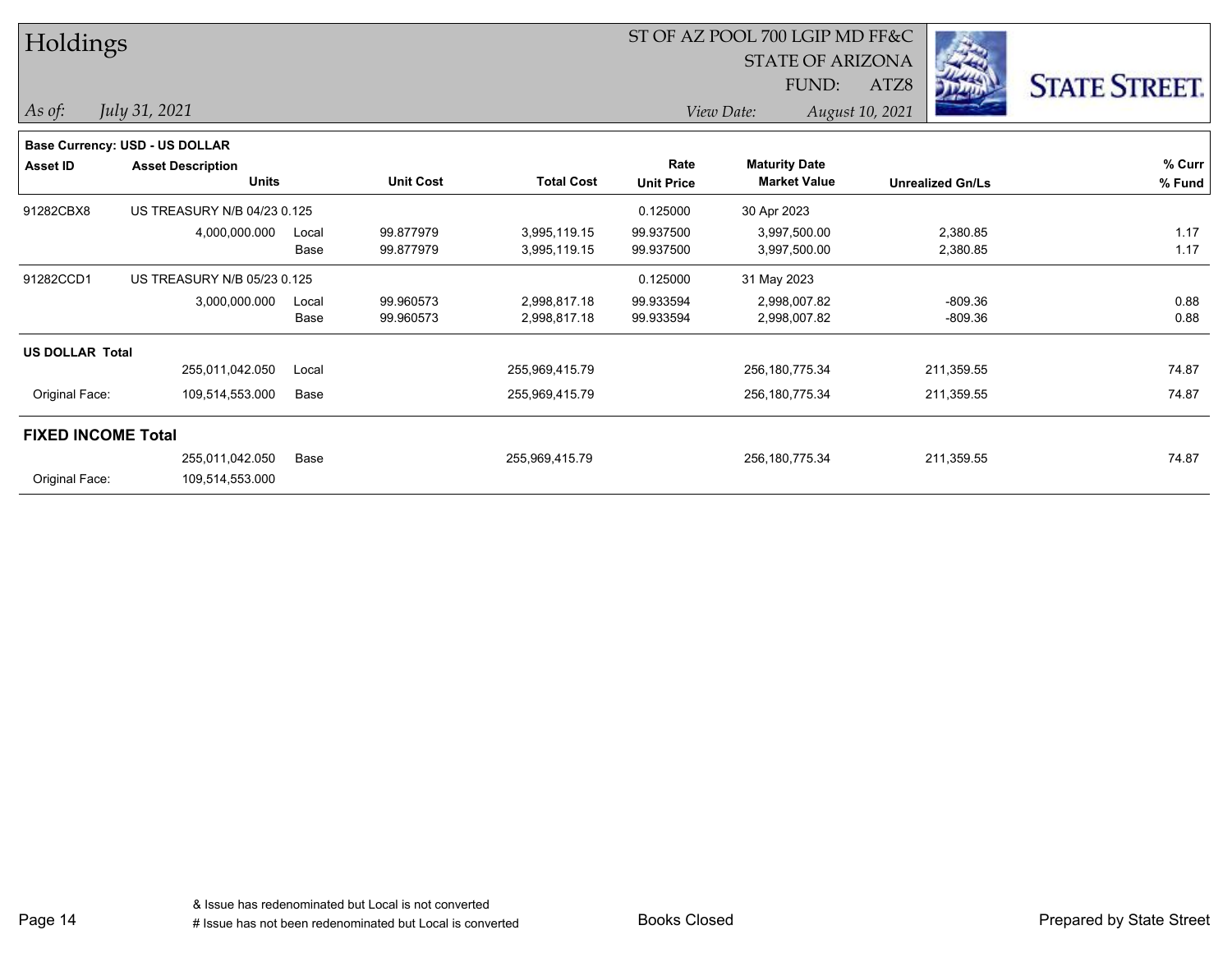| Holdings                            |                                                                                   |                  |                   |                           | ST OF AZ POOL 700 LGIP MD FF&C<br><b>STATE OF ARIZONA</b> |                         |                      |
|-------------------------------------|-----------------------------------------------------------------------------------|------------------|-------------------|---------------------------|-----------------------------------------------------------|-------------------------|----------------------|
| $\vert$ As of:                      | July 31, 2021                                                                     |                  |                   |                           | FUND:<br>View Date:                                       | ATZ8<br>August 10, 2021 | <b>STATE STREET.</b> |
| Asset ID                            | <b>Base Currency: USD - US DOLLAR</b><br><b>Asset Description</b><br><b>Units</b> | <b>Unit Cost</b> | <b>Total Cost</b> | Rate<br><b>Unit Price</b> | <b>Maturity Date</b><br><b>Market Value</b>               | <b>Unrealized Gn/Ls</b> | % Curr<br>% Fund     |
| <b>FUND Total</b><br>Original Face: | 341,019,533.470<br>109,514,553.000                                                | Base             | 341,977,907.21    |                           | 342.189.266.76                                            | 211,359.55              | 100.00               |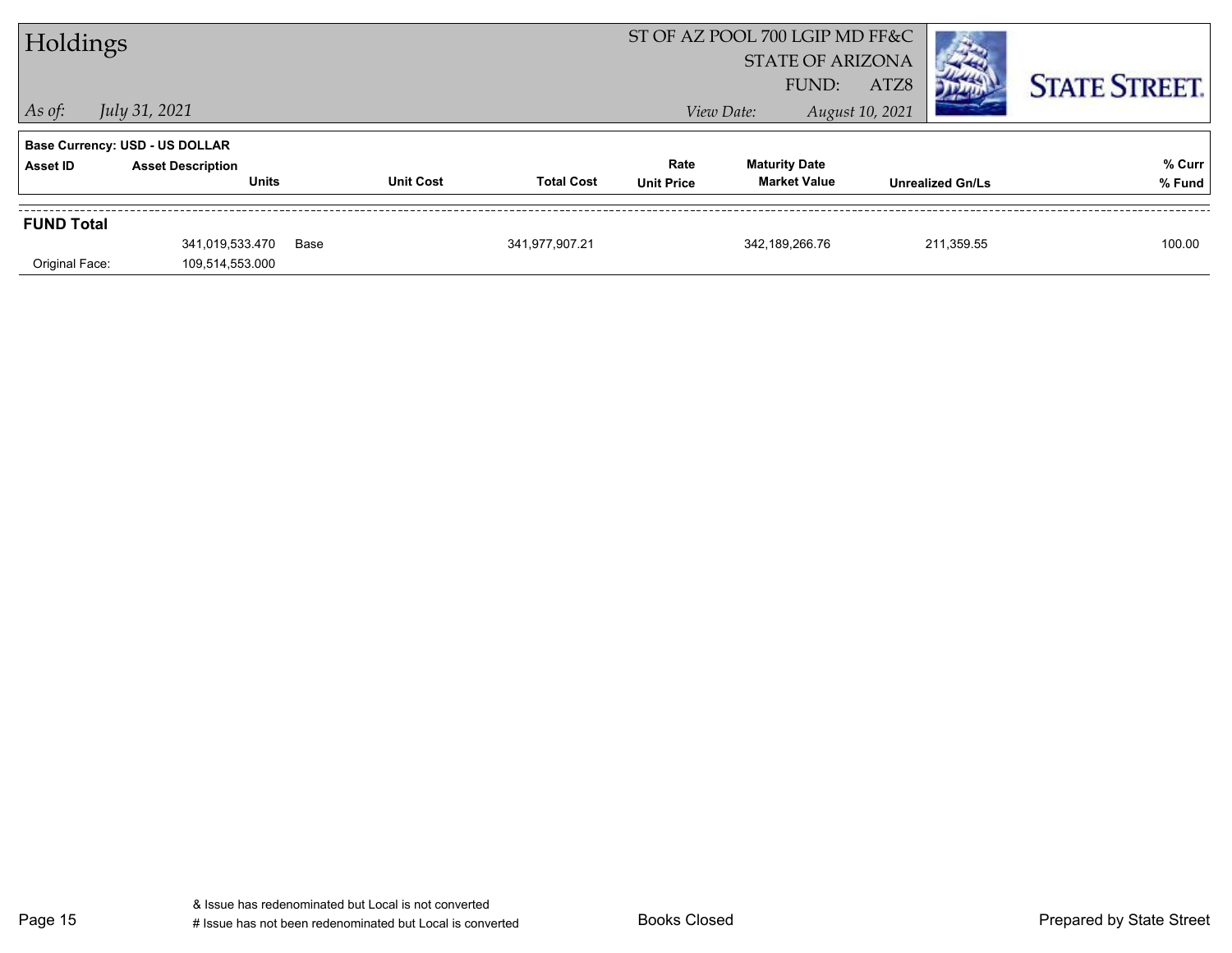Currency Summary

*As of: July 31, 2021*

# ST OF AZ POOL 700 LGIP MD FF&C

STATE OF ARIZONA

FUND:

ATZ8



*View Date:August 10, 2021*

# **Base Currency:USD - US DOLLAR**

|                        |                 |       |                   |                     | % Currency |                         |                          |                           |
|------------------------|-----------------|-------|-------------------|---------------------|------------|-------------------------|--------------------------|---------------------------|
|                        | <b>Units</b>    |       | <b>Total Cost</b> | <b>Market Value</b> | % Fund     | <b>Unreal Sec Gn/Ls</b> | <b>Unreal Curr Gn/Ls</b> | <b>Total Unreal Gn/Ls</b> |
| <b>US DOLLAR</b>       |                 |       |                   |                     |            |                         | Exchange Rate:           | 1.000000                  |
| <b>CASH</b>            |                 |       |                   |                     |            |                         |                          |                           |
|                        | 746.600         | Local | 746.60            | 746.60              | 0.00       | 0.00                    |                          | 0.00                      |
|                        |                 | Base  | 746.60            | 746.60              | 0.00       | 0.00                    | 0.00                     | 0.00                      |
| <b>CASH EQUIVALENT</b> |                 |       |                   |                     |            |                         |                          |                           |
|                        | 86,007,744.820  | Local | 86,007,744.82     | 86,007,744.82       | 25.13      | 0.00                    |                          | 0.00                      |
|                        |                 | Base  | 86,007,744.82     | 86,007,744.82       | 25.13      | 0.00                    | 0.00                     | 0.00                      |
| <b>FIXED INCOME</b>    |                 |       |                   |                     |            |                         |                          |                           |
|                        | 255,011,042.050 | Local | 255,969,415.79    | 256,180,775.34      | 74.87      | 211,359.55              |                          | 211,359.55                |
| Original Face:         | 109,514,553.000 | Base  | 255,969,415.79    | 256,180,775.34      | 74.87      | 211,359.55              | 0.00                     | 211,359.55                |
| <b>US DOLLAR Total</b> |                 |       |                   |                     |            |                         |                          |                           |
|                        | 341,019,533.470 | Local | 341,977,907.21    | 342,189,266.76      | 100.00     | 211,359.55              |                          | 211,359.55                |
| Original Face:         | 109,514,553.000 | Base  | 341,977,907.21    | 342,189,266.76      | 100.00     | 211,359.55              | 0.00                     | 211,359.55                |
| <b>FUND Total</b>      |                 |       |                   |                     |            |                         |                          |                           |
|                        | 341,019,533.470 | Base  | 341,977,907.21    | 342,189,266.76      | 100.00     | 211,359.55              | 0.00                     | 211,359.55                |
| Original Face:         | 109,514,553.000 |       |                   |                     |            |                         |                          |                           |
|                        |                 |       |                   |                     |            |                         |                          |                           |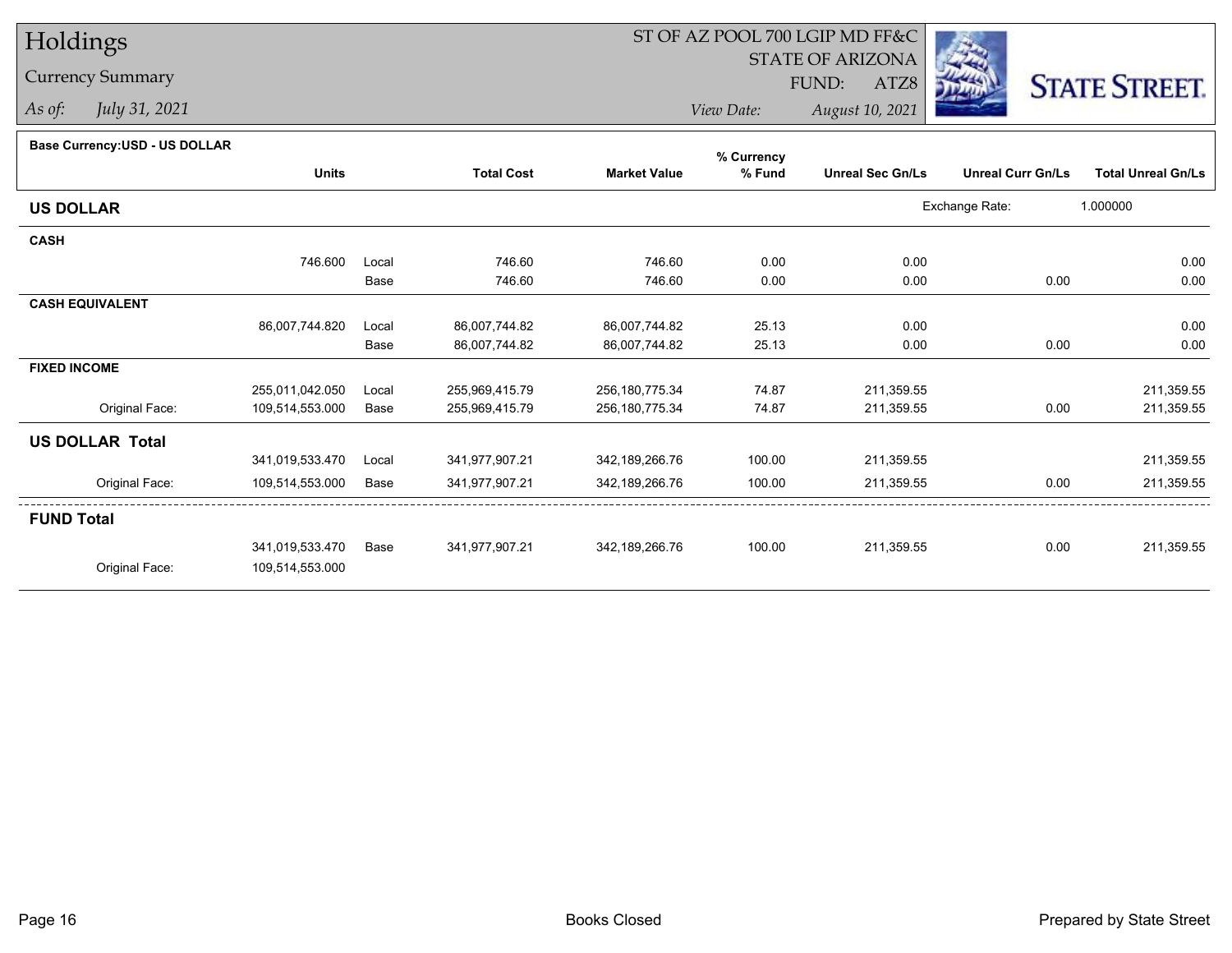| Holdings             |                                       |                   |                     |            | ST OF AZ POOL 700 LGIP MD FF&C |                          |                           |
|----------------------|---------------------------------------|-------------------|---------------------|------------|--------------------------------|--------------------------|---------------------------|
| <b>Asset Summary</b> |                                       |                   |                     |            | STATE OF ARIZONA               |                          |                           |
|                      |                                       |                   |                     |            | FUND:<br>ATZ8                  |                          | <b>STATE STREET.</b>      |
| As of:               | July 31, 2021                         |                   |                     | View Date: | August 10, 2021                |                          |                           |
|                      | <b>Base Currency: USD - US DOLLAR</b> |                   |                     |            |                                |                          |                           |
|                      | <b>Units</b>                          | <b>Total Cost</b> | <b>Market Value</b> | % Fund     | <b>Unreal Sec Gn/Ls</b>        | <b>Unreal Curr Gn/Ls</b> | <b>Total Unreal Gn/Ls</b> |
| <b>CASH</b>          |                                       |                   |                     |            |                                |                          |                           |
| US DOLLAR            |                                       |                   |                     |            |                                |                          |                           |
|                      | 746.600                               | 746.60            | 746.60              | 0.00       | 0.00                           | 0.00                     | 0.00                      |
| <b>CASH Total</b>    |                                       |                   |                     |            |                                |                          |                           |
|                      | 746.600                               | 746.60            | 746.60              | 0.00       | 0.00                           | 0.00                     | 0.00                      |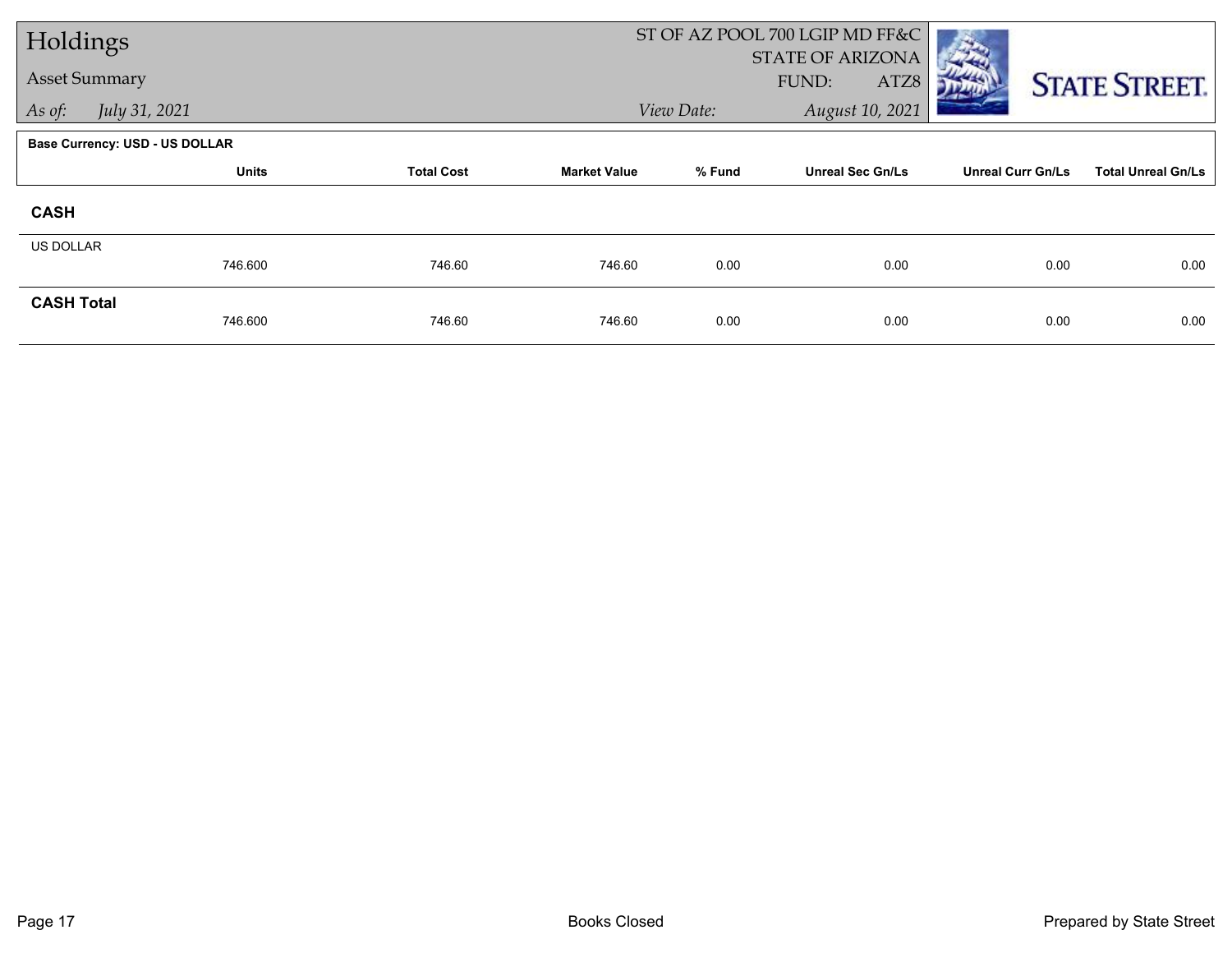| Holdings             |                                       |                   |                     |                         | ST OF AZ POOL 700 LGIP MD FF&C |                          |                           |
|----------------------|---------------------------------------|-------------------|---------------------|-------------------------|--------------------------------|--------------------------|---------------------------|
| <b>Asset Summary</b> |                                       |                   |                     | <b>STATE OF ARIZONA</b> |                                |                          |                           |
|                      |                                       |                   |                     |                         | FUND:<br>ATZ8                  |                          | <b>STATE STREET.</b>      |
| As of:               | July 31, 2021                         |                   |                     | View Date:              | August 10, 2021                |                          |                           |
|                      | <b>Base Currency: USD - US DOLLAR</b> |                   |                     |                         |                                |                          |                           |
|                      | <b>Units</b>                          | <b>Total Cost</b> | <b>Market Value</b> | % Fund                  | <b>Unreal Sec Gn/Ls</b>        | <b>Unreal Curr Gn/Ls</b> | <b>Total Unreal Gn/Ls</b> |
|                      | <b>CASH EQUIVALENT</b>                |                   |                     |                         |                                |                          |                           |
| US DOLLAR            |                                       |                   |                     |                         |                                |                          |                           |
|                      | 86,007,744.820                        | 86,007,744.82     | 86,007,744.82       | 25.13                   | 0.00                           | 0.00                     | 0.00                      |
|                      | <b>CASH EQUIVALENT Total</b>          |                   |                     |                         |                                |                          |                           |
|                      | 86,007,744.820                        | 86,007,744.82     | 86,007,744.82       | 25.13                   | 0.00                           | 0.00                     | 0.00                      |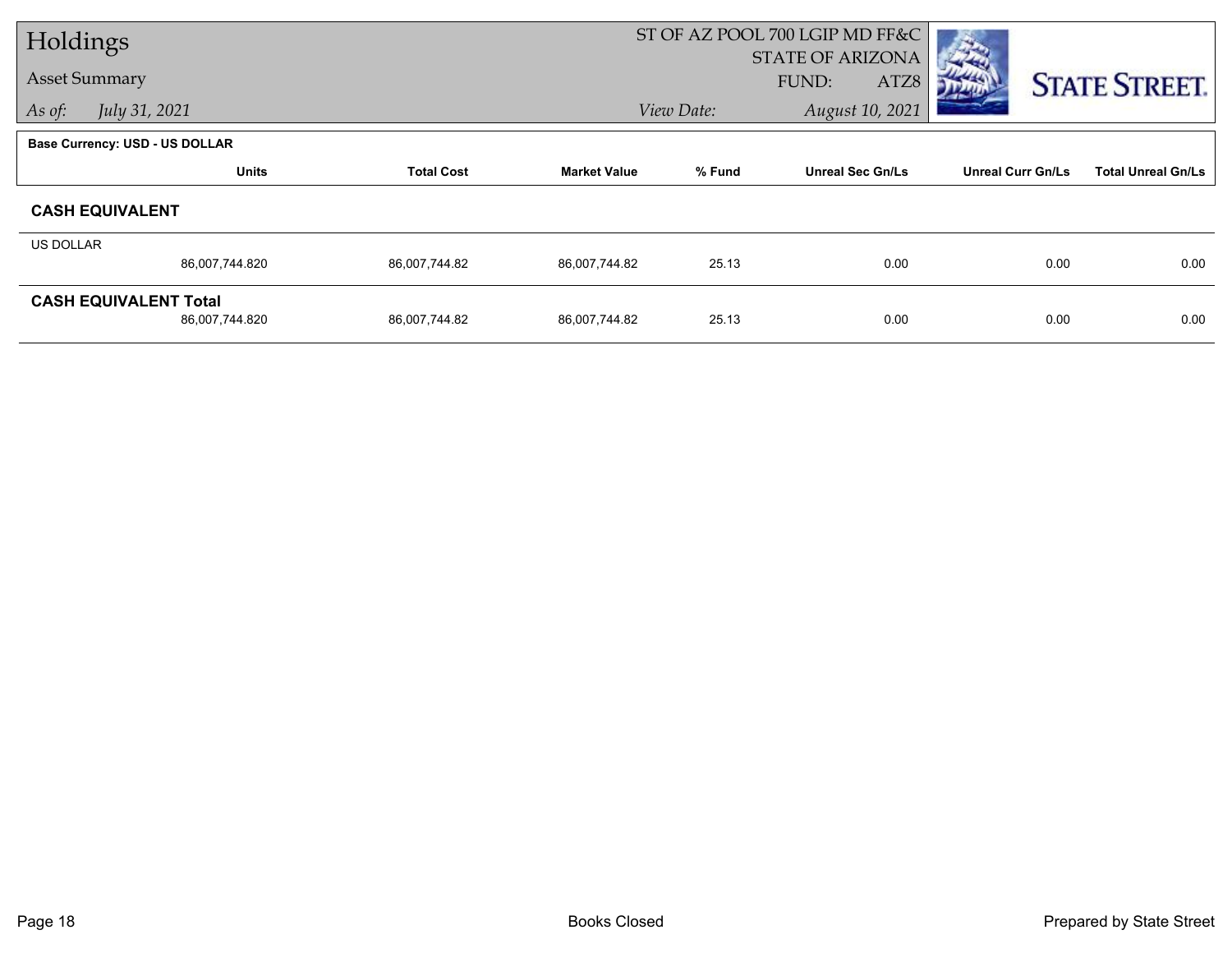| Holdings                  |                                       |                   |                     |            | ST OF AZ POOL 700 LGIP MD FF&C |                          |                           |
|---------------------------|---------------------------------------|-------------------|---------------------|------------|--------------------------------|--------------------------|---------------------------|
|                           |                                       |                   |                     |            | <b>STATE OF ARIZONA</b>        |                          |                           |
|                           | <b>Asset Summary</b>                  |                   |                     |            | FUND:<br>ATZ8                  |                          | <b>STATE STREET.</b>      |
| As of:                    | July 31, 2021                         |                   |                     | View Date: | August 10, 2021                |                          |                           |
|                           | <b>Base Currency: USD - US DOLLAR</b> |                   |                     |            |                                |                          |                           |
|                           | <b>Units</b>                          | <b>Total Cost</b> | <b>Market Value</b> | % Fund     | <b>Unreal Sec Gn/Ls</b>        | <b>Unreal Curr Gn/Ls</b> | <b>Total Unreal Gn/Ls</b> |
|                           | <b>FIXED INCOME</b>                   |                   |                     |            |                                |                          |                           |
| US DOLLAR                 |                                       |                   |                     |            |                                |                          |                           |
|                           | 255,011,042.050                       | 255,969,415.79    | 256,180,775.34      | 74.87      | 211,359.55                     | 0.00                     | 211,359.55                |
| <b>FIXED INCOME Total</b> |                                       |                   |                     |            |                                |                          |                           |
|                           | 255,011,042.050                       | 255,969,415.79    | 256,180,775.34      | 74.87      | 211,359.55                     | 0.00                     | 211,359.55                |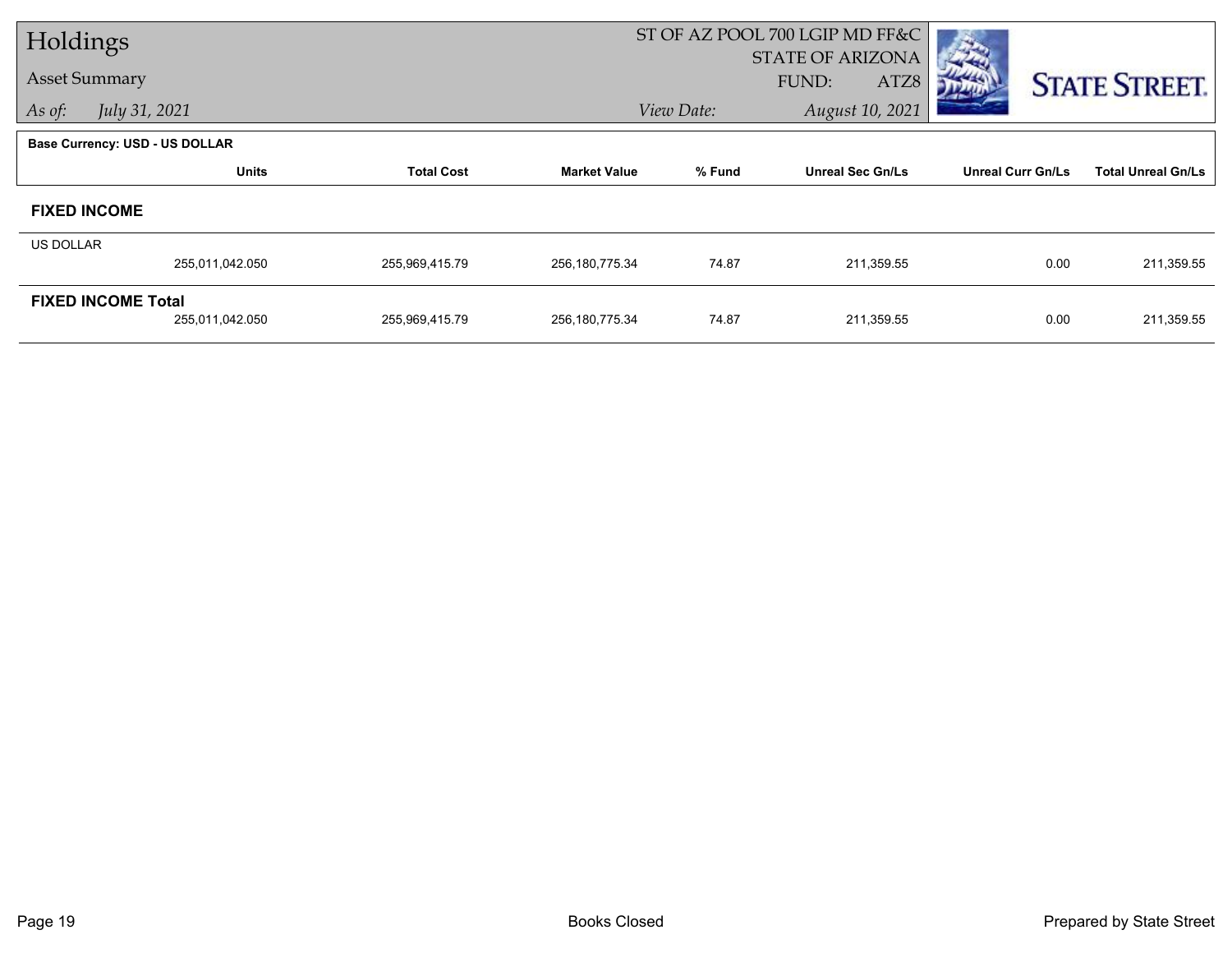| Holdings             |                                       |                   |                     | ST OF AZ POOL 700 LGIP MD FF&C           |                         |                          |                           |
|----------------------|---------------------------------------|-------------------|---------------------|------------------------------------------|-------------------------|--------------------------|---------------------------|
| <b>Asset Summary</b> |                                       |                   |                     | <b>STATE OF ARIZONA</b><br>ATZ8<br>FUND: |                         | <b>STATE STREET.</b>     |                           |
| As of:               | <i>July 31, 2021</i>                  |                   |                     | View Date:                               | August 10, 2021         |                          |                           |
|                      | <b>Base Currency: USD - US DOLLAR</b> |                   |                     |                                          |                         |                          |                           |
|                      | <b>Units</b>                          | <b>Total Cost</b> | <b>Market Value</b> | % Fund                                   | <b>Unreal Sec Gn/Ls</b> | <b>Unreal Curr Gn/Ls</b> | <b>Total Unreal Gn/Ls</b> |
| <b>FUND Total</b>    |                                       |                   |                     |                                          |                         |                          |                           |
|                      | 341,019,533.470                       | 341,977,907.21    | 342,189,266.76      | 100.00                                   | 211.359.55              | 0.00                     | 211,359.55                |